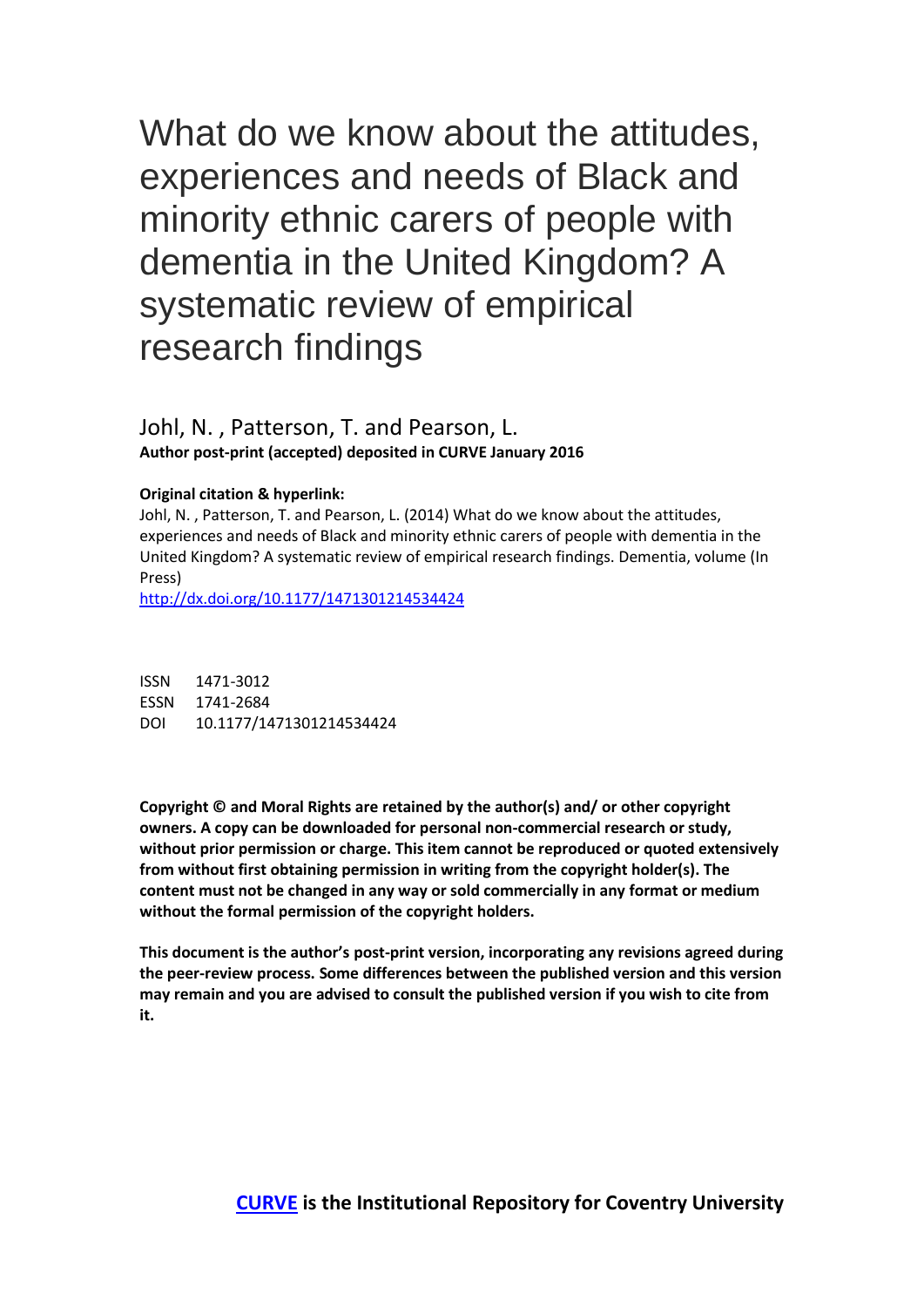What do we know about the attitudes, experiences and needs of Black and minority ethnic carers of people with dementia in the United Kingdom? A systematic review of empirical research findings.

> Nicholas Johl, Tom Patterson and Lesley Pearson Coventry University, Coventry, United Kingdom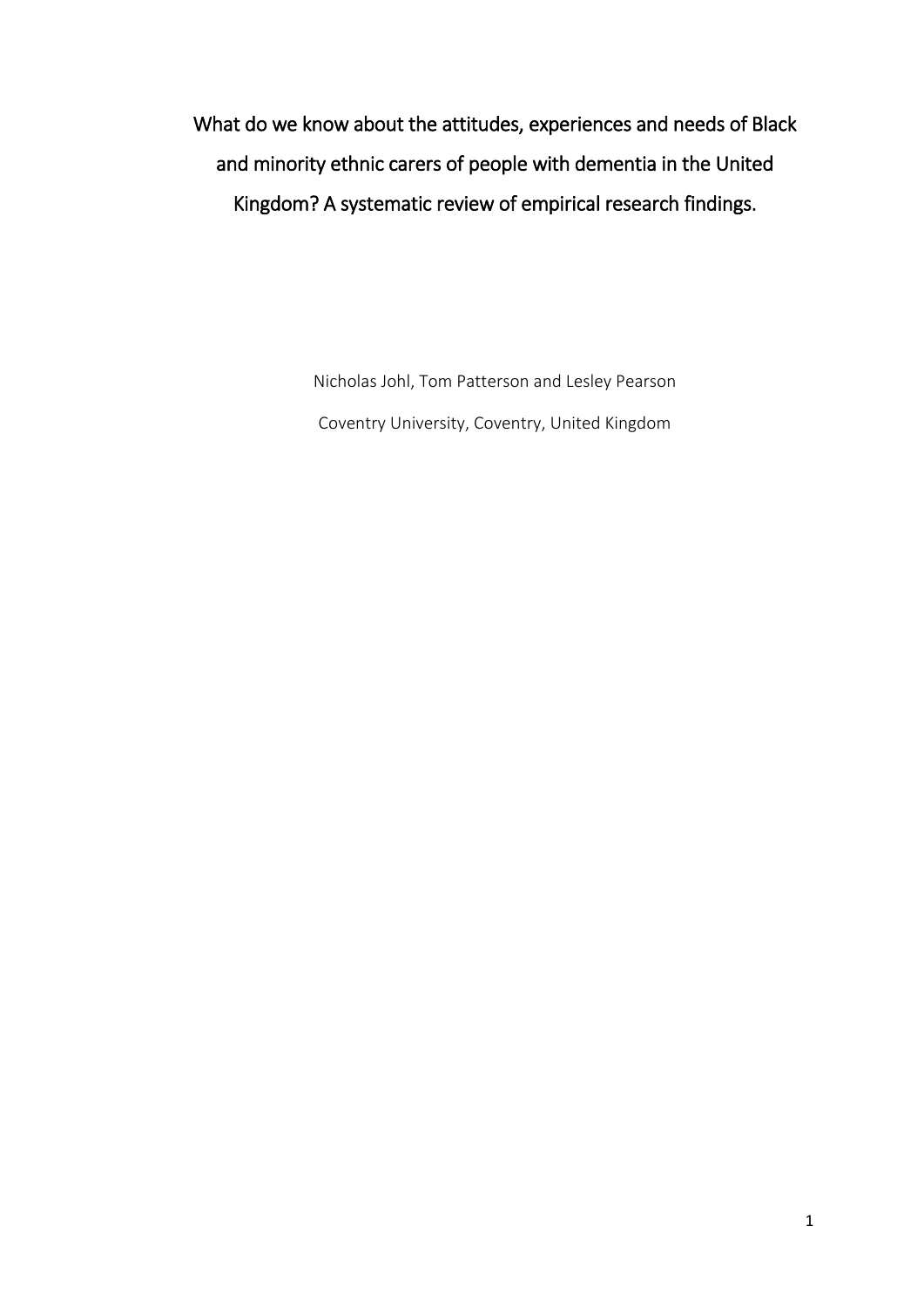## Abstract

This paper reviews recent literature on the experiences, attitudes and needs of caring for someone with dementia in Black and minority ethnic communities in the United Kingdom. Eight articles, which investigated carer experiences from Black and minority ethnic communities when caring for someone with dementia, were critically appraised. All eight studies used a qualitative methodology. The review identified several themes and issues across the qualitative studies. These included memory loss being viewed as a normal process of ageing, care being perceived as an extension of an existing responsibility, a poor understanding of what support services provide, the influence of migration, the impact of stigma, and increased female responsibility. Methodological limitations of the research literature studies are also highlighted and clinically relevant implications are discussed, alongside recommendations for future research in this area.

*Keywords:* black, ethnic, carer, dementia, minority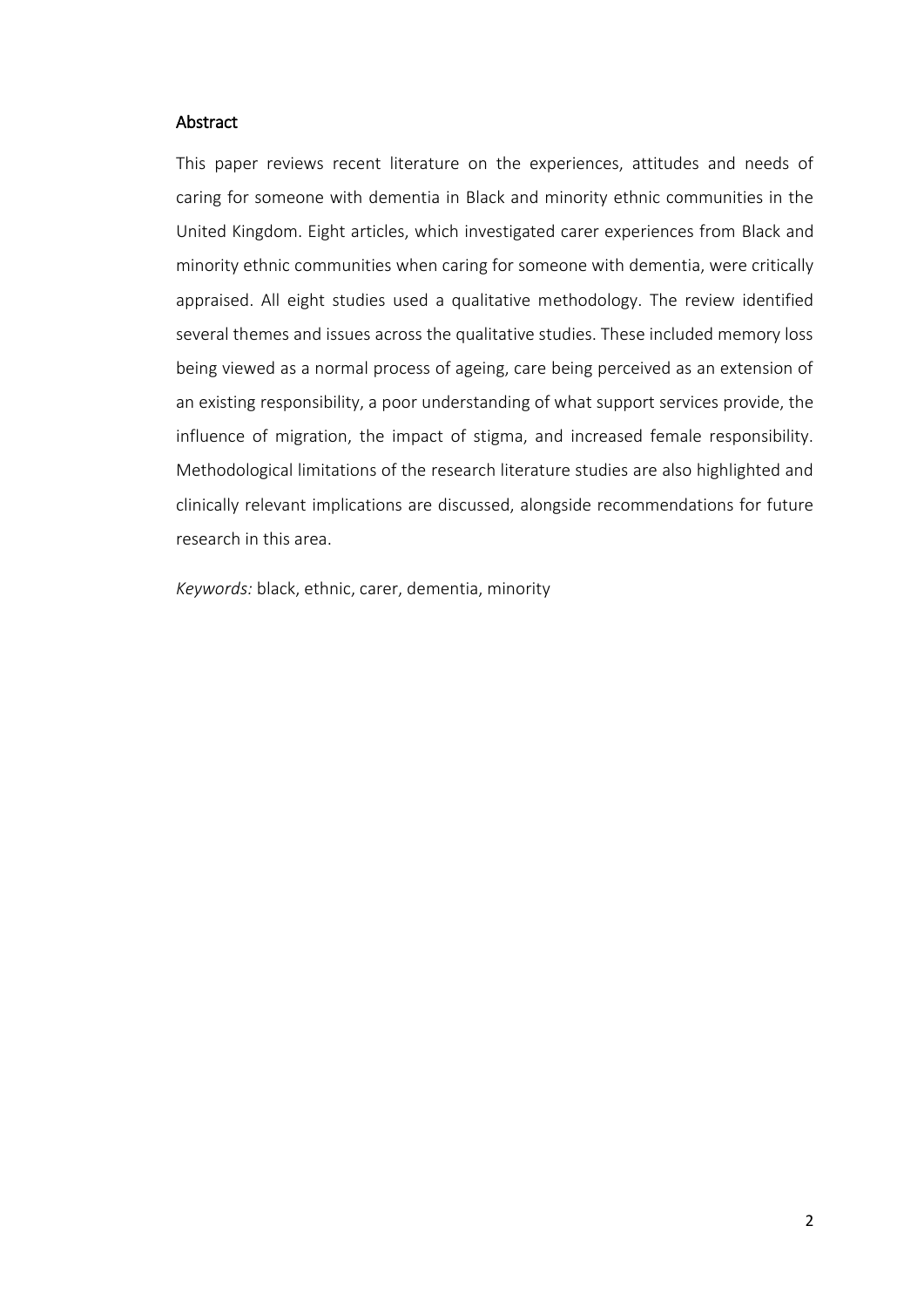## **Introduction**

Dementia is a major cause of disability in modern day society with approximately 800,000 people with the disease in the United Kingdom (UK) (Department of Health, 2009). This number is projected to double over the next 30 years with a cost to the economy greater than that for heart disease and cancer combined, despite most of the care being provided by family and friends (Luengo-Fernandez, Leal, & Gray, 2010). This predicted increase in the number of people with dementia is expected to be greater in Black and minority ethnic (BME) communities, as first-generation African Caribbean and South Asian migrants enter the age groups with the highest incidence of dementia (Weimer & Sager, 2009).

A study by Knapp and Prince (2007) also suggests that although BME communities tend to have a relatively young age profile at present, this will change as a consequence of immigration patterns in the latter part of the 21st century, leading to significantly higher numbers of members from these communities with dementia. Furthermore, there is concern that mental health services are not well equipped to meet the needs of BME elders and their families (Lievesley, 2010).

# Carers in the UK

Policy initiatives found in many western countries prioritise early diagnosis of dementia in order to facilitate timely access to treatment, information and support for people with dementia and their families (Department of Health, 2009). In the UK, around two-thirds of older people with dementia are supported in the community, and family carers are the most important source of dementia care. A family carer is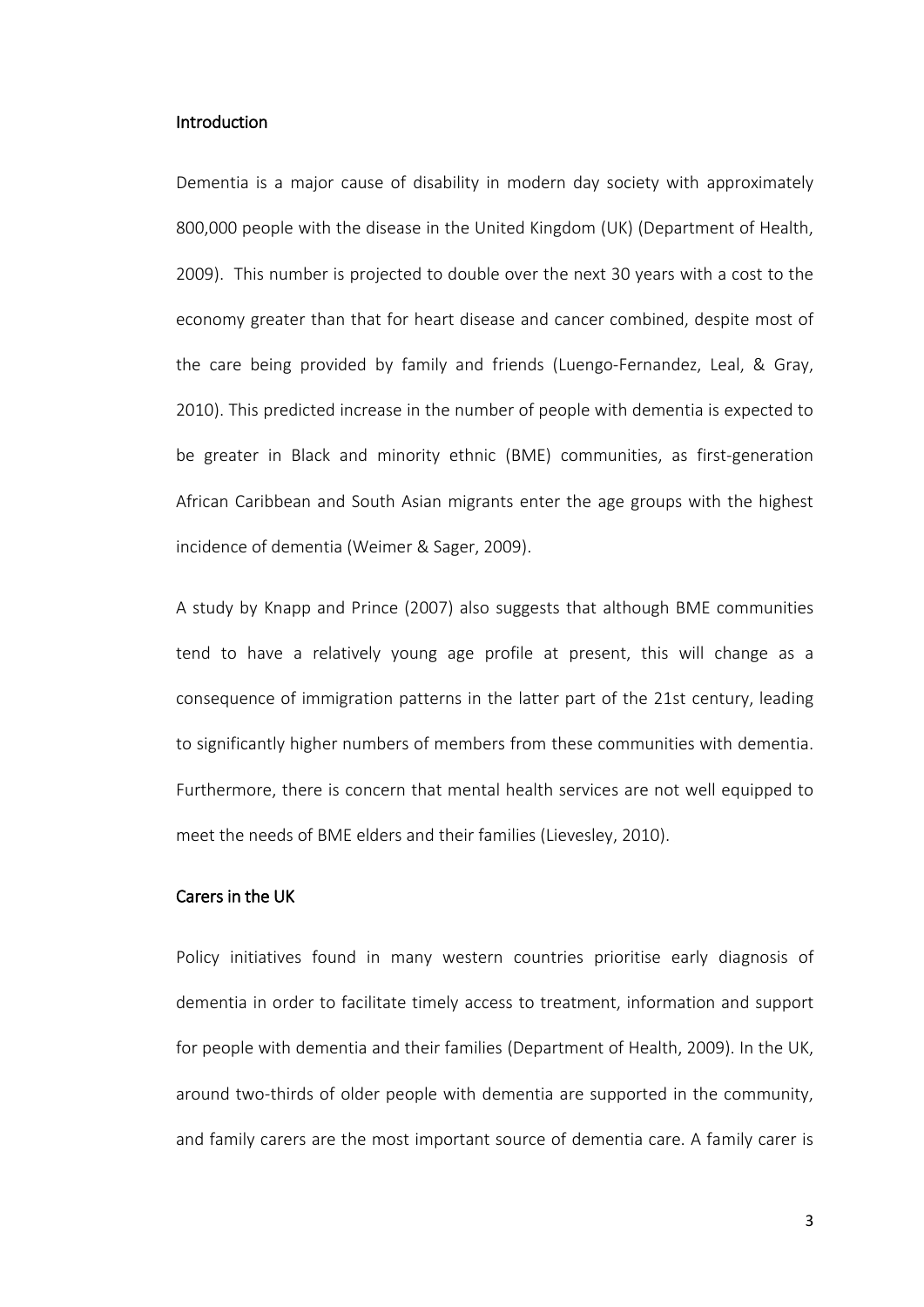an individual providing assistance to a relative who is experiencing difficulties due to physical, emotional or cognitive impairments, often without financial compensation (Bridges, 1995). There are approximately six million family carers in the UK, with as many as three in five people likely to become a carer in their lifetime.

African Caribbean and South Asian communities represent the largest BME communities in the UK, yet the evidence base regarding dementia care in these communities is extremely limited. People from BME communities comprise 15% of the English population and 39% of the London population (National Audit Office, 2007). Although they access primary care at a similar rate to the indigenous population, they are less likely to access mental health services (Livingston, Leavey, Kitchen, Manela, Sembhi, & Katona, 2001). Research also points to significant variation among BME communities with regard to their motivation to adopt the carer role, their willingness to care, the experience of being a carer, and the use of external support (Parveen, Morrison, & Robinson, 2011).

## Rationale

A previous review of literature into caring for individuals with dementia in Black and South Asian communities in the UK was carried out by Milne and Chryssanthopoulou in 2005. The review found that the consequences of care giving in Black and South Asian communities were significant but also different from those experienced by White carers. These consequences were seen to be mediated by factors including religion, conceptualisations of dementia and expectations of family duty. The review also highlighted an evidence base characterised by small scale studies and weak methodology which further undermined the validity of results.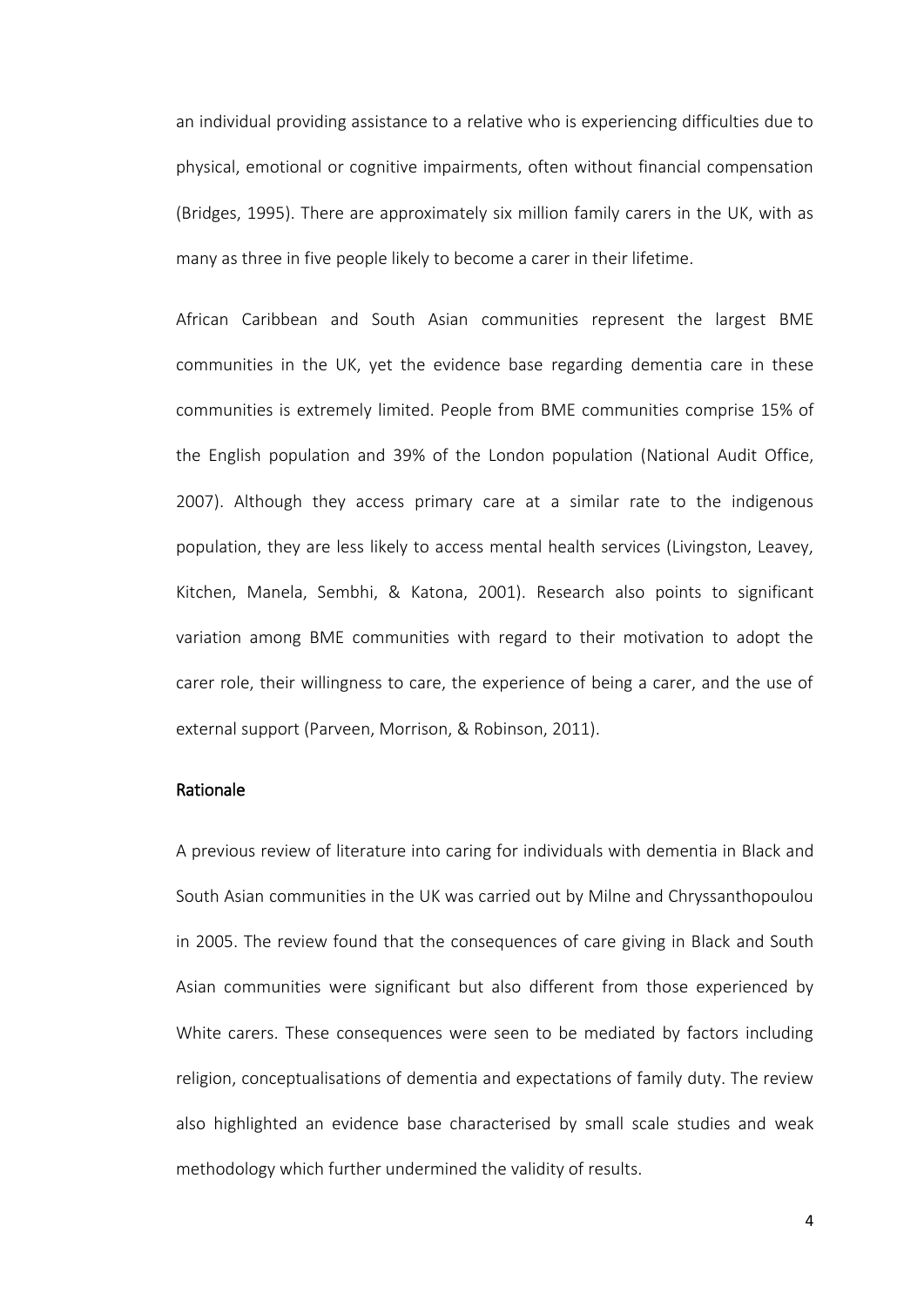Although the review by Milne and Chryssanthopoulou (2005) presented a series of findings in relation to the experiences of caring for a person with dementia in Black and South Asian communities in the UK, a number of limitations were apparent. Firstly, the review included studies conducted in the USA to supplement those found in the UK, thereby not focussing on Black and South Asian communities in the UK alone. Due to both cultural differences and variations in healthcare systems it is difficult to generalise findings from Black and South Asian communities in the USA and attribute these to the UK. A further limitation of the review is its focus upon the experiences of only two BME communities in the UK, namely Black and South Asian; thereby limiting the knowledge of caring experiences held in other BME communities which reside in the UK.

An updated review of literature is warranted in order to gain a better understanding of the experiences, attitudes and needs of caring for someone with dementia in Black and South Asian communities and to build upon the existing findings of Milne and Chryssanthopoulou (2005). The present literature review will build on these findings by exploring the experiences of all BME communities within the UK. This will allow for a more focussed critical evaluation of empirical findings from research into the experiences, attitudes and needs of caring for someone with dementia among BME communities.

## Aims

Given the paucity of literature about the experience of carers from BME communities, there is a need to understand the evidence base surrounding the experiences, attitudes and needs of these individuals. The profound effect of culture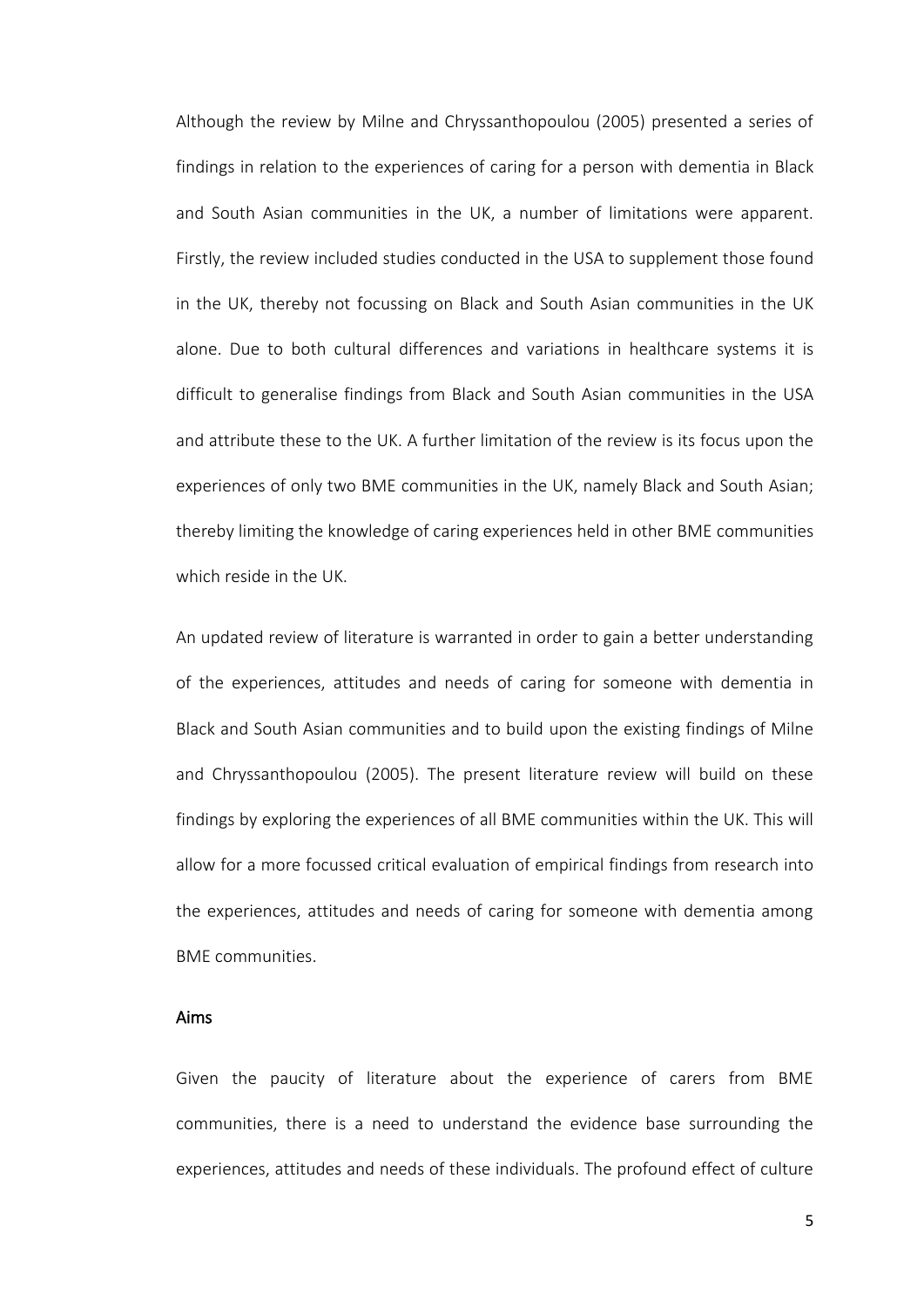and ethnicity on caregiving underlines the importance of addressing the cultural context of a carer experience.

The present literature review aims to provide a critical appraisal of empirical research into the attitudes, experiences, and needs of these individuals providing care for a person with dementia within BME communities in the UK.

# Method

A systematic literature search was conducted by using six internet databases (PsychARTICLES, PsychINFO, Medline, CINAHL, Web of Knowledge and Scopus) to find peer reviewed journal articles (between 2005 and 2013) which examined the experiences, attitudes and needs of people from BME communities caring for someone with dementia. The databases were searched using key terms (see Figure 1). The terms were searched in

Figure 1. Key search terms

| South Asian, Black, Muslim, Hindu, Sikh, Irish, African Caribbean, Eastern European,<br>ethnic, minorit*, bme, |
|----------------------------------------------------------------------------------------------------------------|
| And                                                                                                            |
| Carer, cargiv*,<br>And                                                                                         |
| Dementia, Alzheimer's,                                                                                         |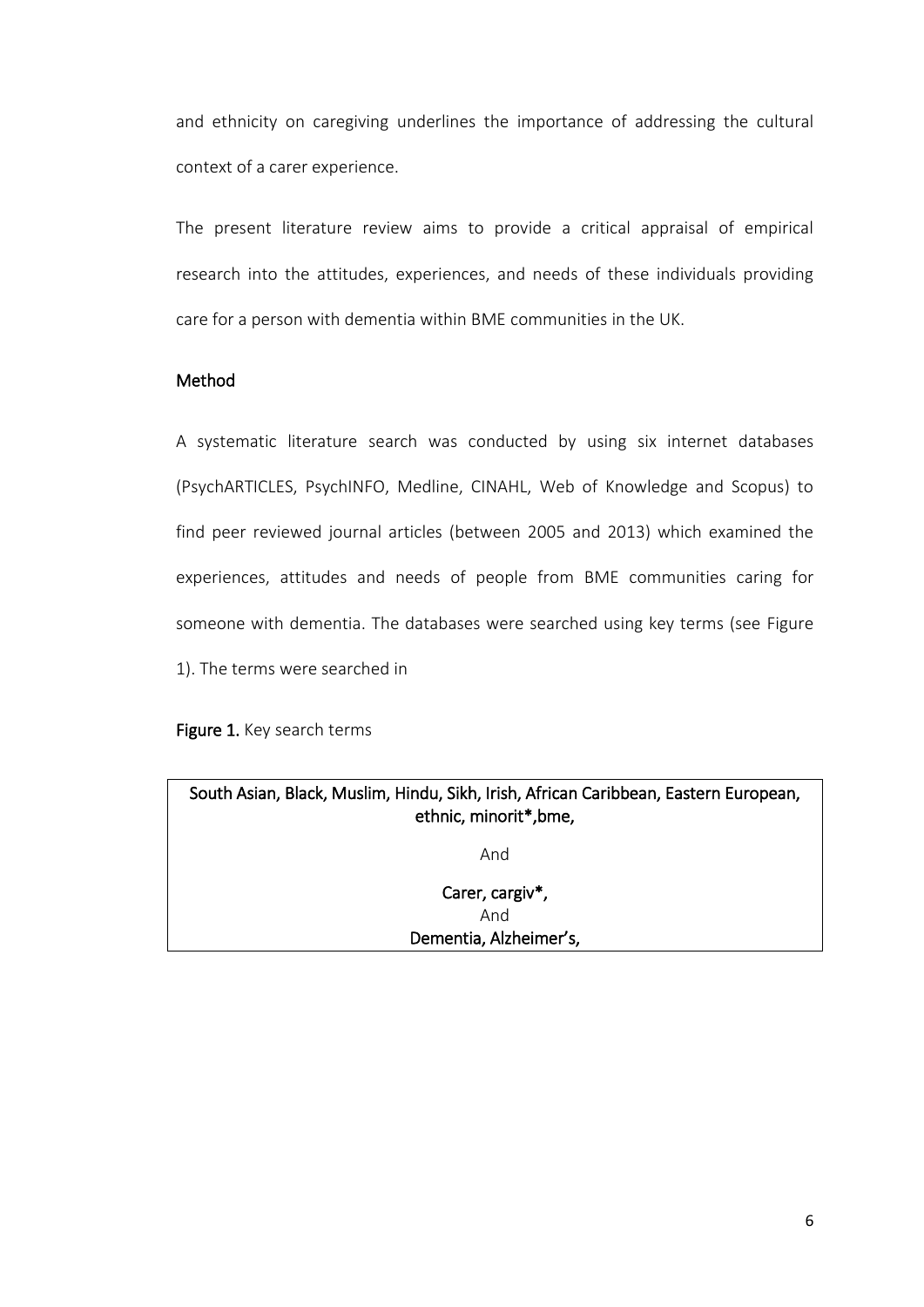| Study                                     | Aim                                                                                                                                                 | Methodology                         |               | Sample                                                                                             | Design                                                                                                  | Main findings                                                                                                                                                                                                                                                                                                                                                                                                                                                                       | Limitations                                                                                                                                                                                                                                                                                                              |
|-------------------------------------------|-----------------------------------------------------------------------------------------------------------------------------------------------------|-------------------------------------|---------------|----------------------------------------------------------------------------------------------------|---------------------------------------------------------------------------------------------------------|-------------------------------------------------------------------------------------------------------------------------------------------------------------------------------------------------------------------------------------------------------------------------------------------------------------------------------------------------------------------------------------------------------------------------------------------------------------------------------------|--------------------------------------------------------------------------------------------------------------------------------------------------------------------------------------------------------------------------------------------------------------------------------------------------------------------------|
| Adamson<br>Donovan<br>(2005)<br>pue       | of caring for<br>focusing on<br>person with<br>experience<br>carers of a<br>Examining<br>member,<br>minority<br>an older<br>ethnic<br>family<br>the | Qualitative<br>(grounded<br>theory) | 36            | Age range - not<br>15 South Asian<br>Gender-not<br>Ethnicity-<br>stated<br>stated                  | structured<br>nterviews<br>n-depth<br>semi-                                                             | Experience of informal care has many<br>disruptive elements to change in the<br>The participants also describe highly<br>Carers describe their caring role in<br>elationship with the person being<br>A continuation of their previous<br>similarities to the experience of<br>chronic illness.<br>cared for.<br>terms of:                                                                                                                                                          | The study used different<br>participants in the study<br>mental health services.<br>were already accessing<br>throughout interview<br>The sample recruited<br>interpreters used<br>The majority of<br>were female.<br>stage.                                                                                             |
| Clarke and<br>Botsford,<br>(2011)<br>ddio | experiences<br>dementia in<br>of partners<br>Examining<br>of people<br>two BME<br>groups.<br>with<br>the                                            | Qualitative<br>grounded<br>theory)  | $\frac{3}{1}$ | 7 Greek Cypriot<br>Age range-60-<br>Ethnicity-<br>6 African<br>7 female<br>Gender-<br>6 male<br>80 | 43 In-depth<br>conducted<br>over an 18<br>nterviews<br>$2007$ and<br>between<br>month<br>period<br>2009 | African Caribbean partners tended to<br>process of "redefining relationships".<br><u>an extension of their resnonsibilities.</u><br>Participants engaged in an on-going<br>Participants saw their experience as<br>changes associated with dementia<br>nto their lives rather than seeking<br>Greek Cypriot partners tended to<br>Participants accommodated the<br>ndividual or as part of a couple.<br>view themselves primarily as an<br>emphasise family relationships.<br>help. | dementia sufferers were<br>groups in other areas of<br>recruited to take part in<br>The study took place in<br>recruited in the study.<br>limits generalising of<br>results to other BME<br>migrant carers were<br>only one city which<br>Only 1 <sup>st</sup> generation<br>Only "partners" of<br>the study.<br>the UK. |

# Table 1. Summary of reviewed articles.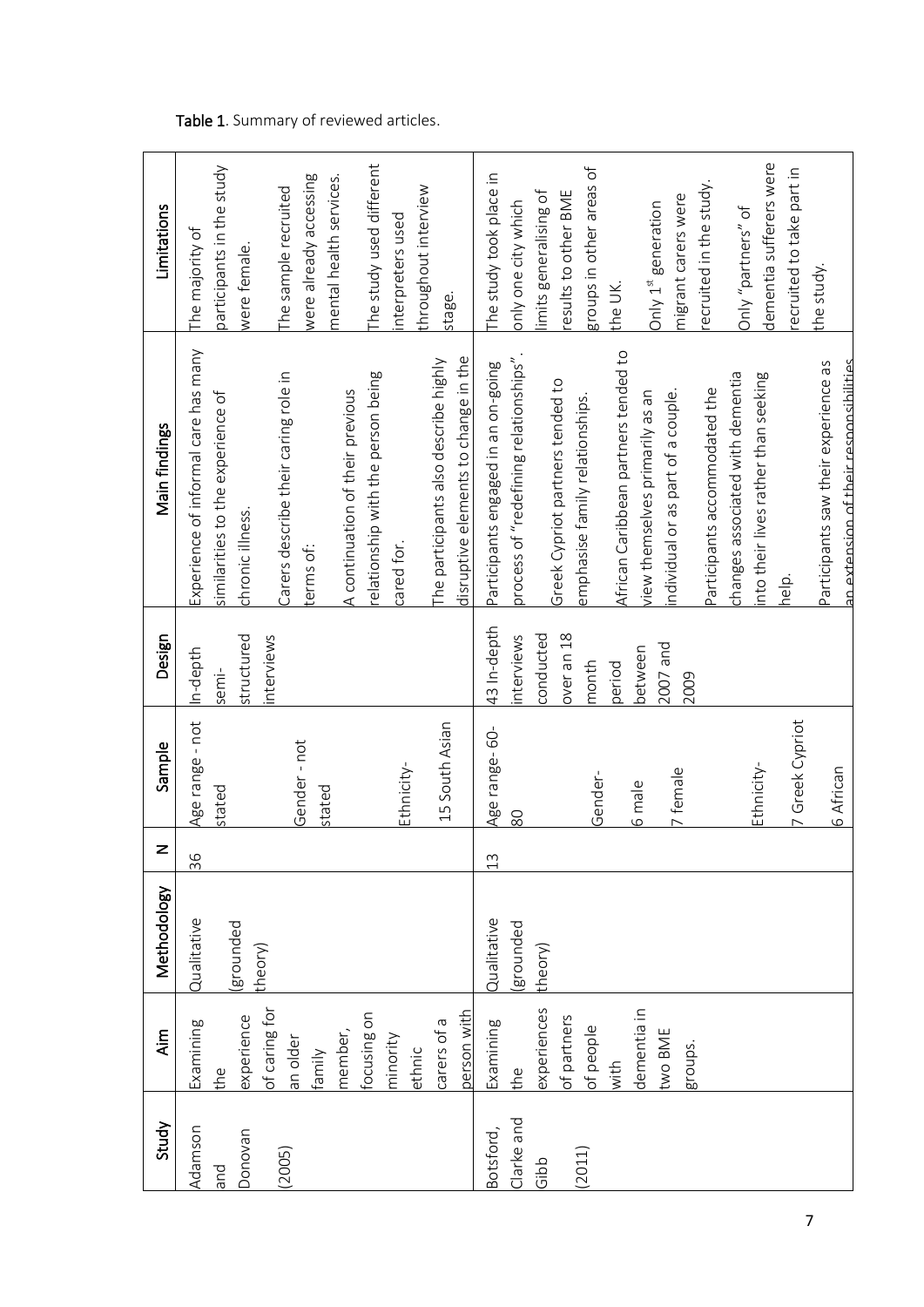| Study                               | Aim                                                                                                   | Methodology                        | z  | Sample                                                                 | Design                                     | Main findings                                                                                                                                                                                                                                                                                      | Limitations                                                                                                                                                                                                    |
|-------------------------------------|-------------------------------------------------------------------------------------------------------|------------------------------------|----|------------------------------------------------------------------------|--------------------------------------------|----------------------------------------------------------------------------------------------------------------------------------------------------------------------------------------------------------------------------------------------------------------------------------------------------|----------------------------------------------------------------------------------------------------------------------------------------------------------------------------------------------------------------|
| Moreland,<br>Jolley,<br>Read,       | dementia<br>o learn<br>about                                                                          | (not stated)<br>Qualitative        | 30 | Age range-not<br>stated                                                | conducted<br>nterviews<br>over a six       | There was a continuing lack of<br>knowledge and understanding<br>of dementia among carers.                                                                                                                                                                                                         | The study was only<br>conducted in one<br>ocation.                                                                                                                                                             |
| Kaur, Jutlla<br>and Clark<br>(2009) | within BME<br>groups and<br>relevant<br>mprove<br>how to                                              |                                    |    | Gender-not<br>stated                                                   | year period<br>2000 and<br>between<br>2006 | symptoms of dementia with old<br>Lack of understanding led to<br>stigmatisation, mistaking<br>age.                                                                                                                                                                                                 | n the second stage<br>of the study, only<br>someone with<br>Sikh carers of                                                                                                                                     |
|                                     | services.                                                                                             |                                    |    | Ethnicity-                                                             |                                            | Carers remain isolated.                                                                                                                                                                                                                                                                            | interviewed and no<br>dementia were                                                                                                                                                                            |
|                                     |                                                                                                       |                                    |    | 20 South Asian<br>10 African<br>Caribbean                              |                                            | attitudes between families and<br>Variability in knowledge and<br>between generations.                                                                                                                                                                                                             | carers were used.<br>Afro Caribbean<br>The study only                                                                                                                                                          |
| (2010)<br>Jutlla                    | <b>Jnderstandi</b><br>person with<br>ng migrant<br>Sikh carers<br>dementia.<br>caring for<br>an older | Qualitative<br>grounded<br>theory) | 12 | Age range- not<br>Ethnicity<br>Gender-<br>9 female<br>3 male<br>stated | 2-3 narrative<br>nterviews                 | Participants viewed their caring<br>existing obligation and identity.<br>societies of origin, including<br>type of support available to<br>Participants idealised their<br>Migration experiences did<br>role as an extension of an<br>impact on experiences of<br>them in that society.<br>carers. | generalised to carers<br>focused on carers of<br>Therefore, findings<br>The study was only<br>conducted in one<br>dementia from a<br>sikh community.<br>The study only<br>someone with<br>can only be<br>city. |
|                                     |                                                                                                       |                                    |    | Sikh                                                                   |                                            |                                                                                                                                                                                                                                                                                                    | who have migrated                                                                                                                                                                                              |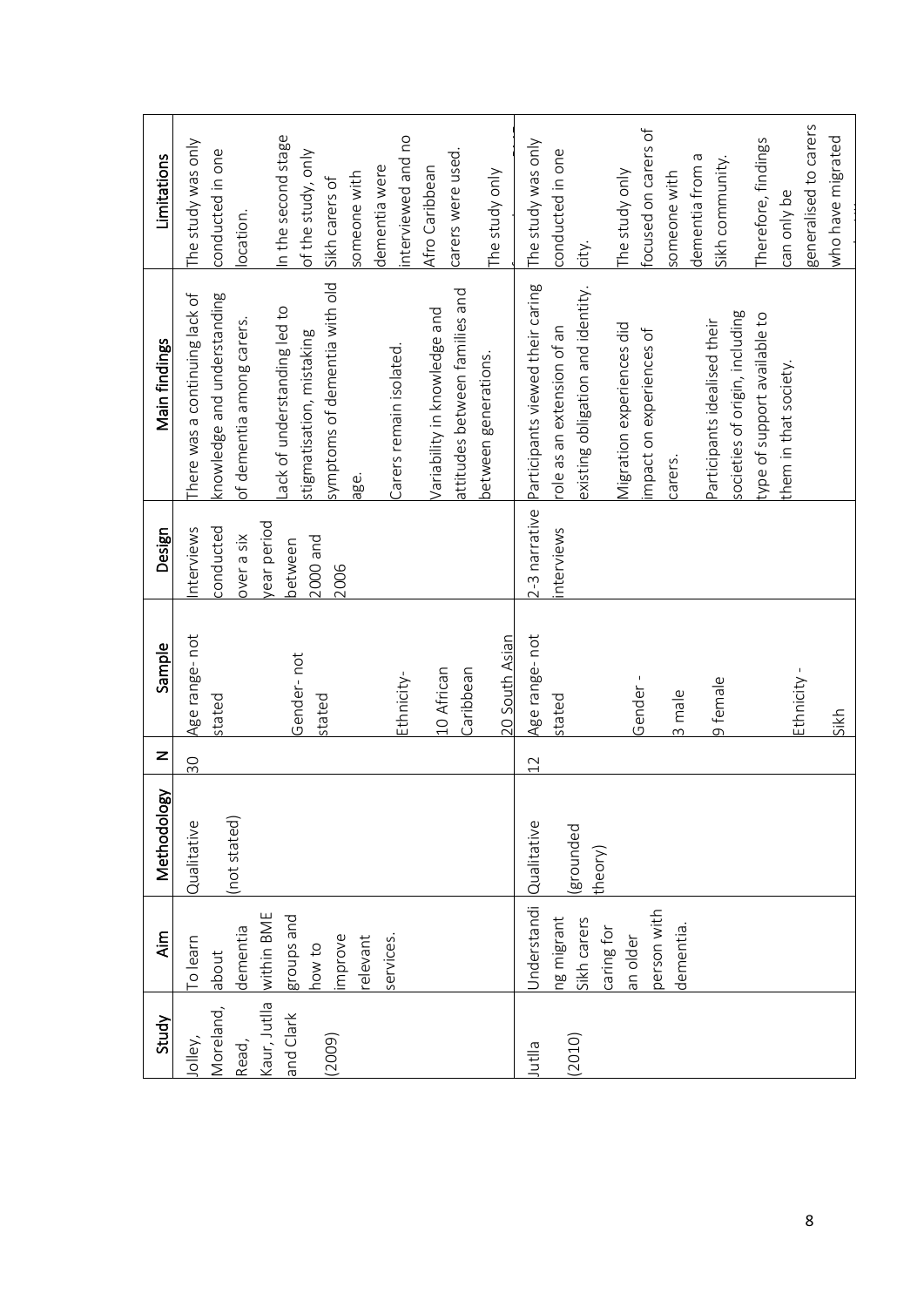| Study                            | <b>Aim</b>                                          | Methodology                     | z  | Sample                                    | Design                 | Main findings                                                                          | Limitations                                                                                                 |
|----------------------------------|-----------------------------------------------------|---------------------------------|----|-------------------------------------------|------------------------|----------------------------------------------------------------------------------------|-------------------------------------------------------------------------------------------------------------|
| Moreland<br>utlla and            | Understanding<br>Sikh carers                        | (not stated)<br>Qualitative     | S  | Age range - not<br>stated                 | Interview              | Sikh community is not a<br>homogeneous group.                                          | Due to the low sample size,<br>results cannot be                                                            |
| (2009)                           | caring for an older<br>person                       |                                 |    | Gender-not                                |                        | Diversity and differences<br>within the Sikh                                           | carers of someone with<br>generalised to all BME<br>dementia.                                               |
|                                  | with dementia                                       |                                 |    | Ethnicity - Sikh<br>stated                |                        | important implications for<br>community can have<br>care.                              | and discussed in the study.<br>interviews were presented<br>The findings of only two                        |
|                                  |                                                     |                                 |    | Geographical<br>ncation-                  |                        | origin; migration route and<br>include: carer's country of<br>Factors to be considered | The study only focussed on<br>carers from a Sikh<br>المستمعمامد                                             |
| awrence,<br>Samsi and<br>Murray, | To explore the<br>caregiving<br>attitudes,          | grounded theory)<br>Qualitative | 32 | Age range - 33-87 In-depth                | nterviews<br>hdividual | 'non-traditional' caregiver<br>Carers were identified as<br>holding a 'traditional' or | The majority of participants<br>were female which limits<br>the results being                               |
| Banerjee                         | experiences and<br>needs of family                  |                                 |    | Gender-                                   |                        | ideology.                                                                              | of someone with dementia.<br>generalised to male carers                                                     |
| 2008)                            | carers of people<br>from the three<br>with dementia |                                 |    | 25 female<br>7 male                       |                        | conceptualised caregiving as<br>natural, expected and<br>Participants                  | conducted in London.<br>The study was only                                                                  |
|                                  | groups in the UK.<br>largest BME                    |                                 |    | Ethnicity -                               |                        | This informed feelings of<br>virtuous.                                                 | Only carers born in the UK<br>were used in the study.                                                       |
|                                  |                                                     |                                 |    | 10 South Asian<br>10 African<br>Caribbean |                        | fulfilment, strain, carers'<br>towards formal services.<br>fears and attitudes         | from just two BME groups.<br>The study recruited carers<br>Namely South Asian and<br>Afro Caribbean carers. |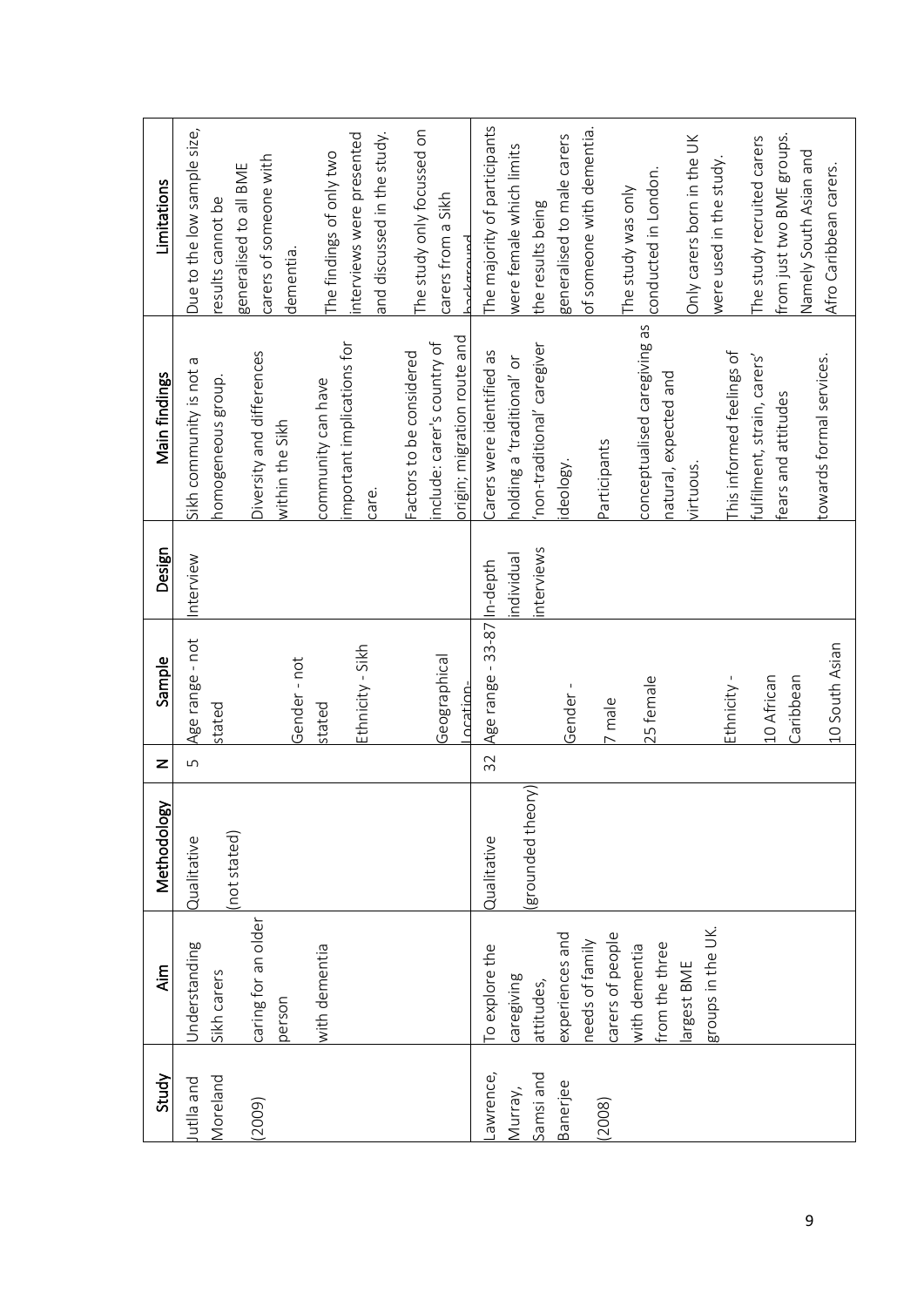| Study      | Aim                          | Methodology | z              | Sample                               | Design     | Main Findings                                                   | Limitations                                  |
|------------|------------------------------|-------------|----------------|--------------------------------------|------------|-----------------------------------------------------------------|----------------------------------------------|
| Vlackenzie | To identify the Qualitative  |             | $\frac{8}{10}$ | Age range - not stated               | Semi-      | Understanding of dementia                                       | The study was unclear if                     |
| (2006)     | support needs                |             |                |                                      | structured | differed between Eastern European participants had migrated to  |                                              |
|            | of family                    | (thematic   |                |                                      | interviews | and South Asian carers.                                         | the UK or were born in the                   |
|            | carers from<br>Eastern       | analysis)   |                | Gender - not stated                  |            | The understanding of dementia in                                | УČ.                                          |
|            | European and                 |             |                |                                      |            | different cultural contexts caused                              | The carer's relationship to the              |
|            | South Asian                  |             |                |                                      |            | stigma.                                                         | dementia sufferer was not                    |
|            | groups                       |             |                | Ethnicity -                          |            |                                                                 | stated in the study.                         |
|            |                              |             |                |                                      |            | The management of stigma                                        |                                              |
|            |                              |             |                | Pakistani<br>$\Box$                  |            | between eastern European and                                    | Unclear use of the term South                |
|            |                              |             |                | 5 Indian                             |            | South Asian carers was similar.                                 | Asian limited the                            |
|            |                              |             |                |                                      |            | The experience of stigma                                        | generalisation of findings.                  |
|            |                              |             |                | 1 Polish                             |            | nfluenced engagement with formal A small sample size of Eastern |                                              |
| Vlukadam,  | To explore the Qualitative   |             | $\frac{8}{10}$ | Age range - 27-85                    | Semi-      | Minority ethnic carers tended to                                | The majority of participants                 |
| Cooper,    | ink between                  | (grounded   |                |                                      | structured | delay help-seeking until they could were female.                |                                              |
| Basit and  | attitudes to                 | theory)     |                |                                      | interviews | no longer cope or until others                                  |                                              |
| Livingston | for dementia<br>help-seeking |             |                | ender<br>O                           |            | commented on the problems.                                      | The study was conducted in<br>only one city. |
| (2011)     | and the help-                |             |                | male<br>ഗ                            |            | Dementia symptoms were seen as                                  | The carers recruited for the                 |
|            | seeking                      |             |                | 3 female<br>$\overline{\phantom{0}}$ |            | a normal part of ageing.                                        | study were already accessing                 |
|            | pathway in                   |             |                |                                      |            | Carers thought that families should formal health services in   |                                              |
|            | minority ethnic              |             |                |                                      |            | ook after their own elders.                                     | relation to their family                     |
|            | and indigenous<br>groups.    |             |                | Ethnicity -                          |            | Vinority ethnic carers held certain                             | member with dementia.                        |
|            |                              |             |                | 4 White                              |            | beliefs about the etiology of                                   |                                              |
|            |                              |             |                |                                      |            | cognitive impairment, psychiatry                                |                                              |
|            |                              |             |                | Indian<br>S                          |            | and their sense of familial                                     |                                              |
|            |                              |             |                |                                      |            | cesnonsibility which affected their                             |                                              |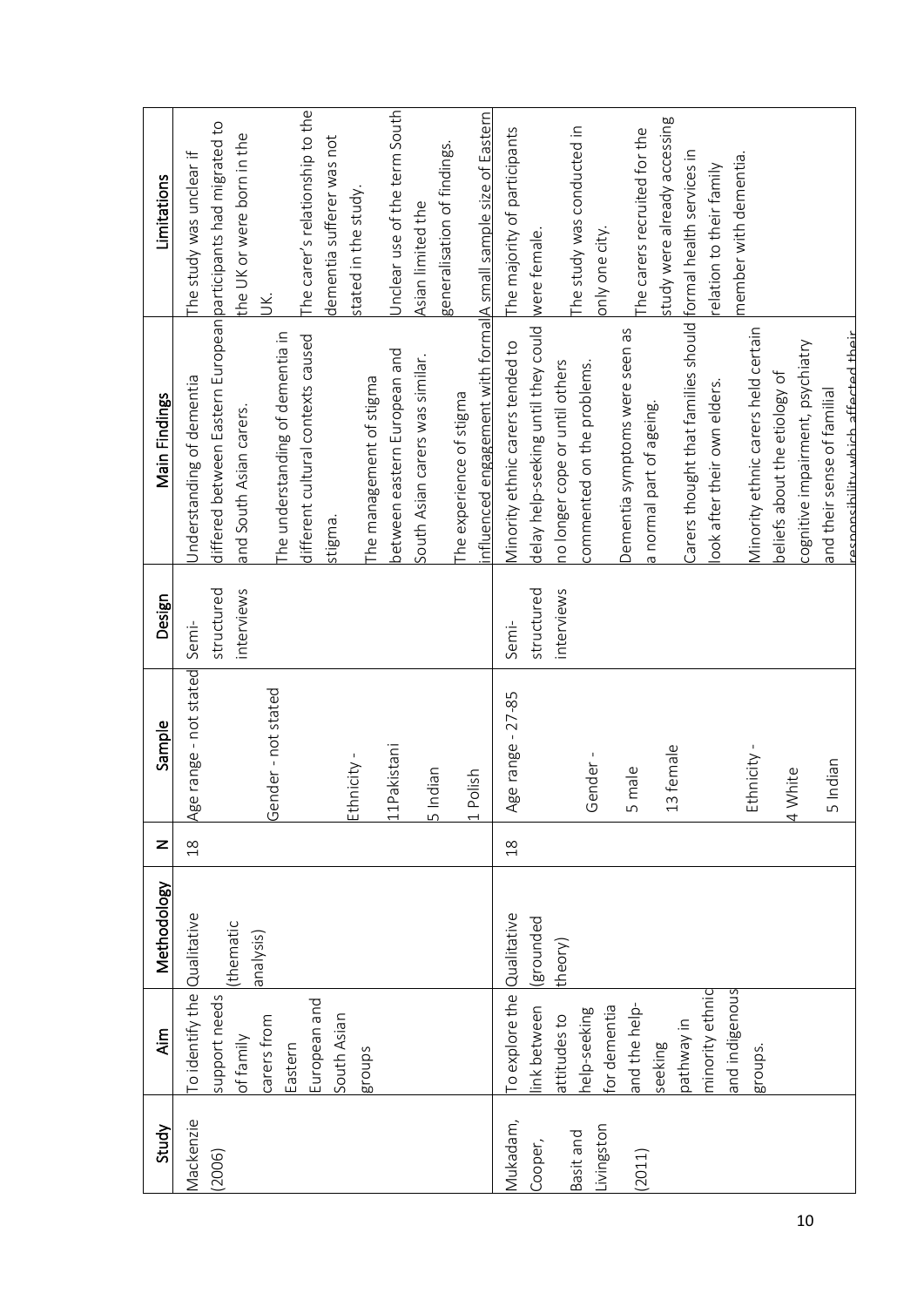# Figure 2. Literature review search flow diagram

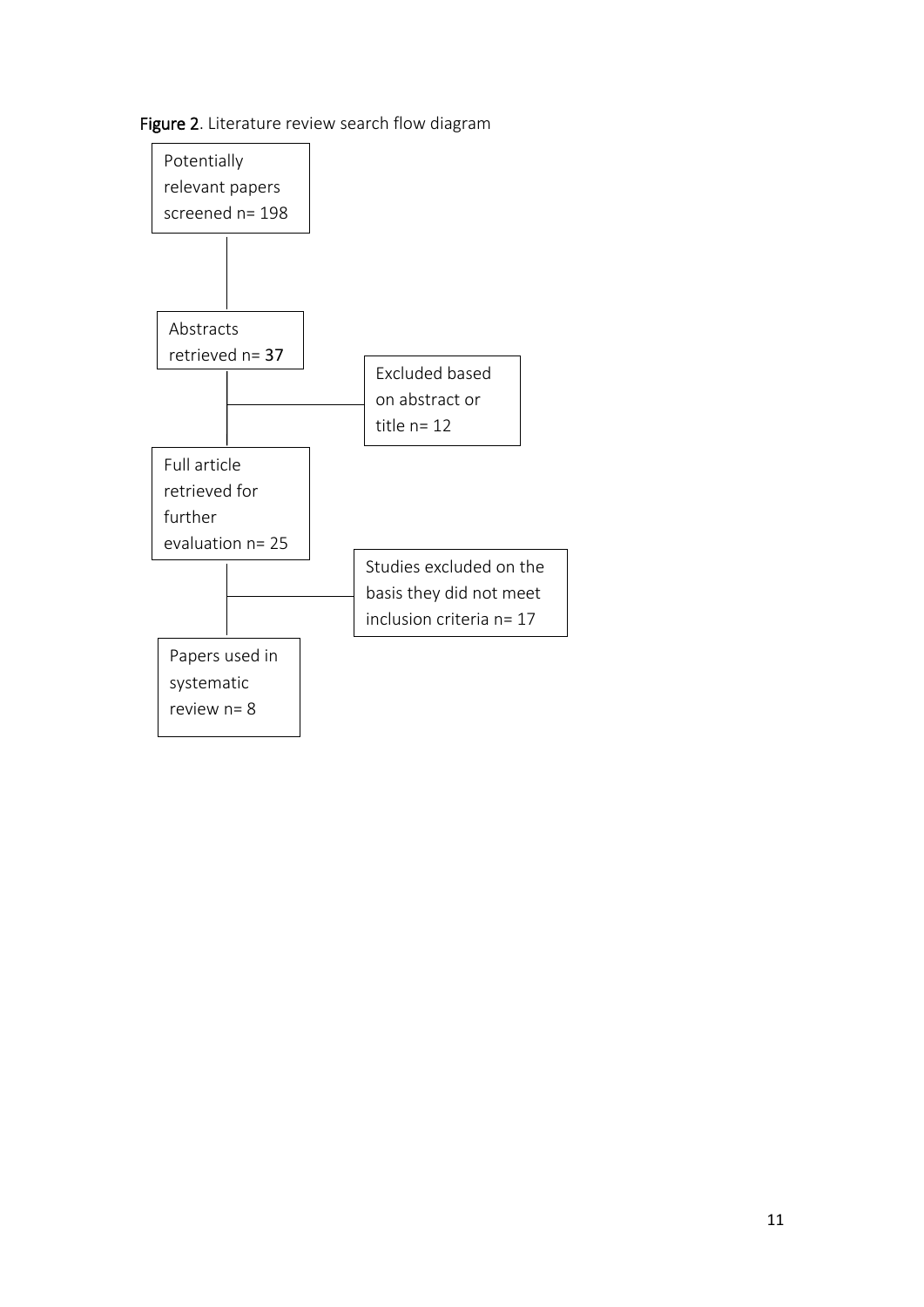journal article abstracts, titles and keywords. The overall search resulted in 25 peer reviewed articles, all of which were screened against the following criteria for inclusion in the present review:

# Inclusion Criteria

- 1. Papers published between 2005 and 2013.
- 2. The study explored the attitudes, experiences or needs of carers providing care for a family member living with dementia.
- 3. The carers were from a Black or minority ethnic community.
- 4. Participants were recruited within the UK.
- 5. The study was published in a peer-reviewed journal.

# Exclusion criteria

- 1. Unpublished dissertations or non-peer reviewed articles.
- 2. Articles published prior to 2005.
- 3. Non UK based studies.
- 4. Quantitative and survey based articles.

Once relevant articles were identified, their reference lists were searched using the same search terms for additional articles. The final search was conducted in March 2013 and no additional articles were identified. Eight articles were found to meet the required criteria for inclusion in the present review. Table 1 presents a summary of the studies, indicating the sample size, the characteristics of sample and the main findings. Figure 2 shows a flow diagram of the literature review article search process.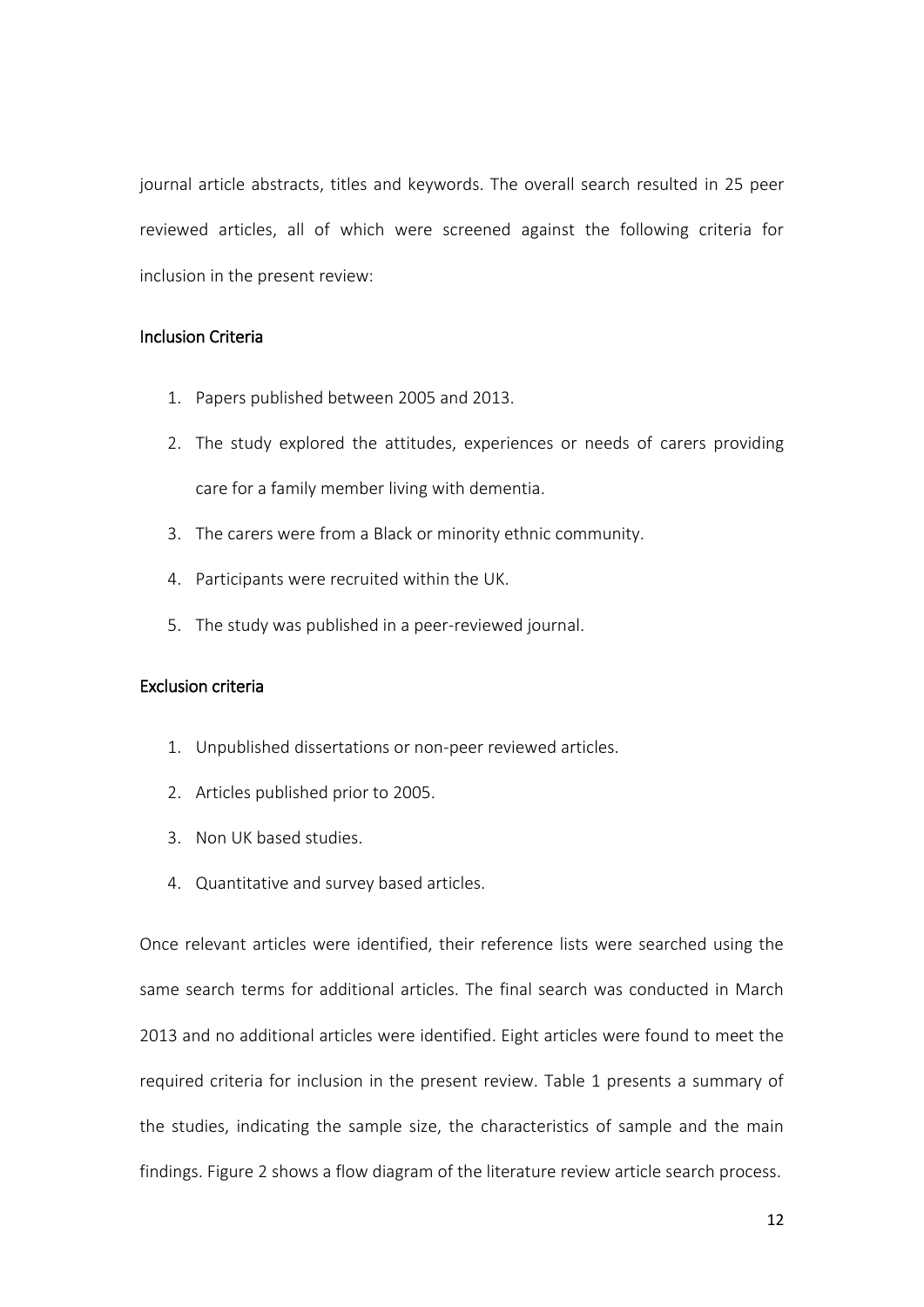## **Results**

All eight peer reviewed articles included in the present review used a qualitative methodology, with five of the articles analysing their data using grounded theory. The majority of studies used semi-structured interviews to guide data collection. The age range of the carers included in the present literature review ranged from 27 to 86 years. Six of the articles focused on the experiences of more than one BME community, while two articles focused on only one BME community. The studies explored various psychological and social factors which influenced the experience of caring for a family member with dementia in the UK.

The findings from the present literature review will be framed in the following themes; perception of dementia as a normal process of ageing, caring seen as an extension of an existing responsibility, perception of existing mental health services, impact of migration on the caring role, impact of stigma on a carer's role, and female responsibility to provide care for a family member with dementia.

## Perception of dementia as a normal process of ageing

Evidence from the literature reviewed highlighted that a number of carers from BME communities had culturally based perceptions of dementia. Botsford, Clarke, and Gibb (2011) conducted 43 in-depth interviews with 13 Greek Cypriot and African Caribbean carers aged between 60 and 80 years, caring for a family member with dementia in London. The study took place over an 18 month period (2007-2009) and the data was analysed using a grounded theory approach. It was found that most of the participants had interpreted the changes associated with dementia as part of a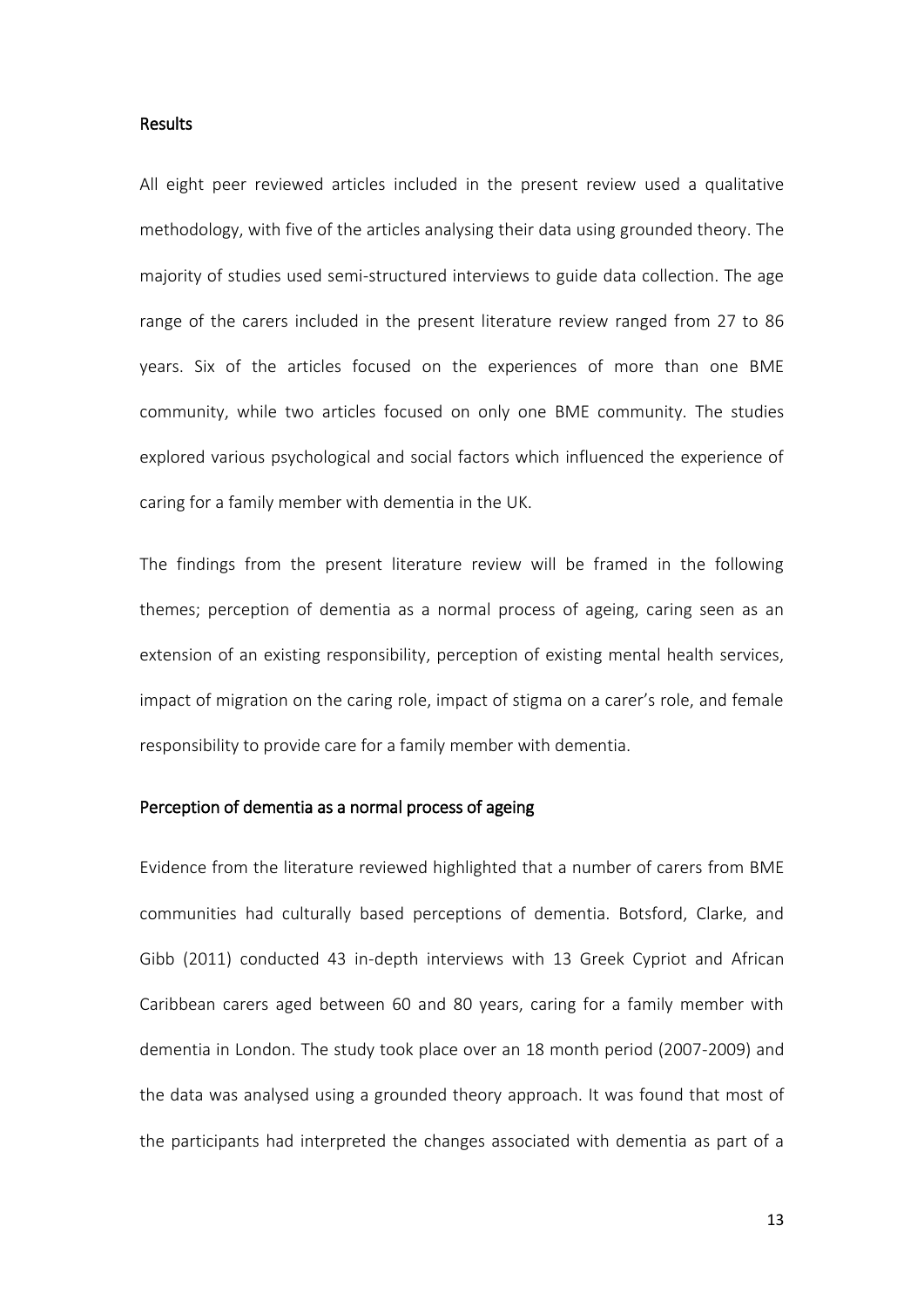normal process of ageing. This was expressed through participants describing that memory problems were supposed to occur when a person became old. The majority of participants expressed a general belief that cognitive decline might be expected and therefore forgetfulness was part of the ageing process (Botsford et al., 2011).

Botsford et al., (2011) also found that the perception of memory problems being perceived as a normal process of ageing was associated with a delay between carers noticing a problem and seeking an explanation. The study highlighted a specific way in which dementia is construed in two BME communities. However, these findings are limited to only two discrete Greek Cypriot and African Caribbean communities in London.

This finding that carers viewed their family member's cognitive decline as a normal process of ageing was mirrored in a study by Jolley, Moreland, Read, Kaur, Jutlla, and Clark (2009) who conducted interviews over a six year period with 30 BME carers of people with dementia in Wolverhampton. The study highlighted that a lack of information and understanding held by African Caribbean and South Asian carers with regard to dementia led them to be unaware of its differentiation from normal ageing. Carers were found to not seek help or access mental health services due to being unaware that they were caring for someone with dementia (Jolley et al., 2009).

#### Caring as an extension of an existing responsibility

As noted previously, a number of carers viewed cognitive decline as a normal process of ageing and therefore did not see their family member as suffering from a specific mental health disorder such as dementia. In addition to this, several studies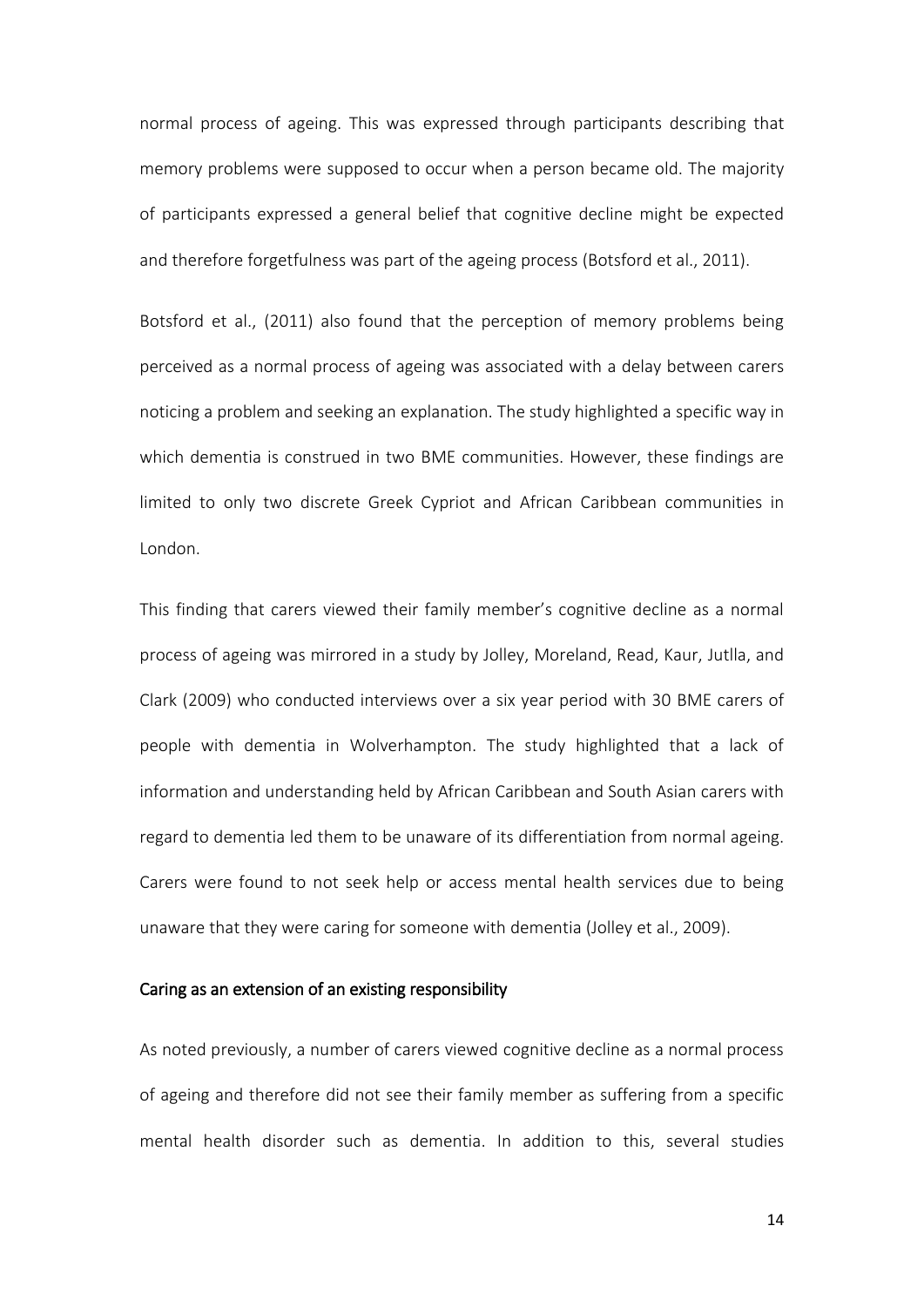highlighted how carers from BME communities typically saw their role as an extension of an existing responsibility to care for their family member with dementia.

For example, Adamson and Donovan (2005) interviewed 36 carers from African Caribbean and South Asian communities who were caring for a family member with dementia across numerous geographical locations in the UK. Through the use of indepth, semi-structured interviews, the study aimed to discover the meaning of being a carer for a family member. Using a grounded theory approach to analyse interview data, the study highlighted that participants viewed caring as a normal feature of their life which was often a continuation of their identity. It was found that participants did not view themselves as "carers", but rather as fulfilling a natural role within the family (Adamson & Donovan, 2005).

The perception of caring as an extension of an existing responsibility was also evident in a qualitative study which compared the experiences of White, African Caribbean and South Asian carers, all caring for a relative with dementia. In-depth individual interviews with 32 carers, aged between 33 and 87 years from London, found that those carers with "traditional caregiver ideologies" saw caring as natural, expected and virtuous. Holding strong religious values motivated and shaped a carer's desire to support a family member. In particular, daughter and son carers of South Asian origin were most likely to explain this in terms of caring as a cultural norm and as an opportunity to reciprocate parental support. This account was absent from the accounts of White British sons and daughters caring for their parents in the study (Lawrence, Murray, Samsi, & Banerjee, 2008).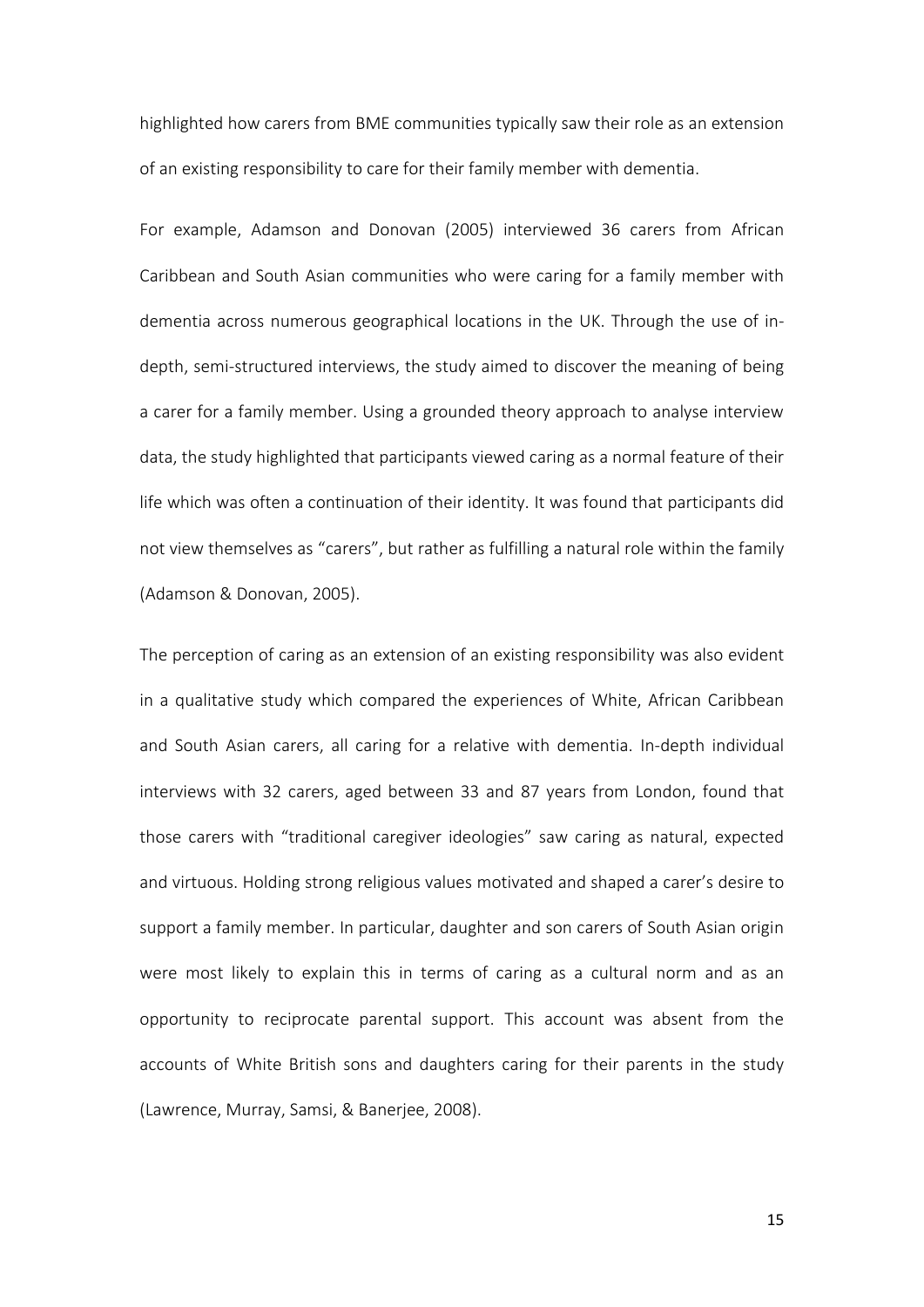The study also found that African Caribbean carers who were born in the UK, (second or third generation) held less traditional views of caring for an elder than first generation African Caribbean carers (Lawrence et al., 2008). This finding suggests that within BME communities, there are differences depending on the generation of the carer, although a limitation is that participants were only from the London region, and therefore, not necessarily representative of BME communities in other areas of the UK.

This finding of caring being a culture bound phenomenon was supported by research reporting that carers with strong family centred beliefs saw caring as a natural responsibility (Botsford et al., 2011). Similarly, previous research has also described a tendency of some carers to frame their role as a natural and expected facet of married life (Lawrence et al., 2008). In a similar vein, Adamson and Donovan (2005) found that carers often viewed the caring role as an accepted part of their relationship with the family member with dementia and viewed it as an extension of their family responsibilities. However, despite highlighting how carers situate their role as a cultural norm, Adamson and Donovan (2005) did not investigate what factors might account for this being the case.

## Perception of existing mental health services

As noted previously, research has found that carers from BME communities may see dementia as a normal process of ageing and appear to see their role as an extension of an existing responsibility. Research has also found that some carers had distinct perceptions of existing mental health services. Jolley et al. (2009) for example, conducted a number of interviews over a six year period (2000-2006) with 30 carers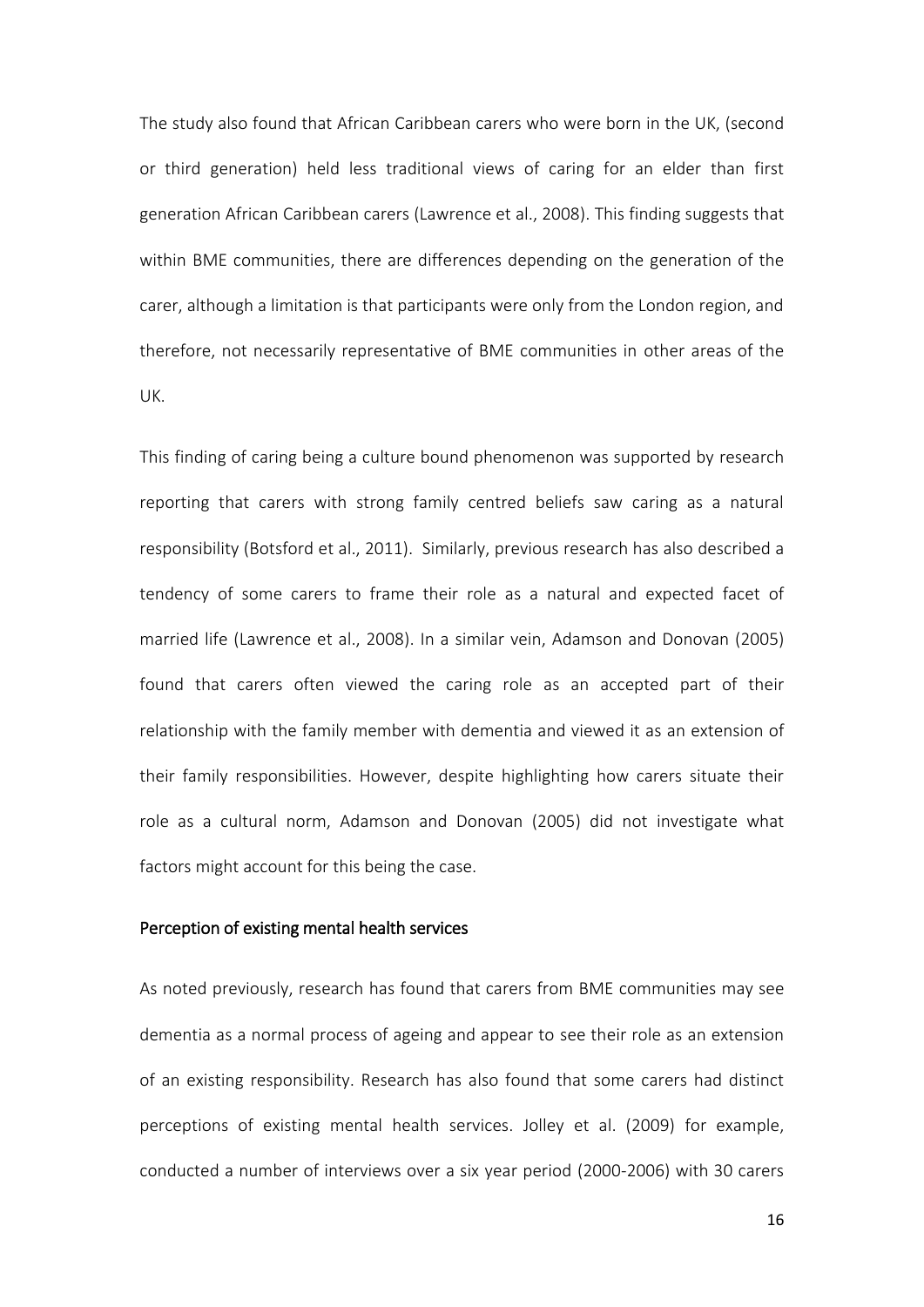from the African Caribbean and South Asian community in Wolverhampton. The main findings from these interviews revealed that carers perceived mental health services to lack the confidence and competence to address language barriers and cultural differences. This resulted in the carers feeling culturally stereotyped (Jolley et al., 2009).

In addition, the study by Jolley et al. (2009) captured the experiences of these carers whilst visiting their local General Practitioner. The majority of carers felt that the knowledge base of General Practitioners was variable, leading to some cases of initial misdiagnosis or a delay in reaching specialist care and support. Carers from the study also highlighted a distinct lack of clarity regarding the eligibility criteria for accessing mental health services. This resulted in carers feeling that they were not eligible to access such services (Jolley et al., 2009). Although this study was able to highlight the experiences of carers accessing mental health services for support, a limitation is that in the latter stages of the study, only South Asian carers were interviewed and no African Caribbean carers were involved as seen in the initial interviews conducted. This results in no comparable data available with regard to the African Caribbean carers.

Another distinct perception of mental health services held by carers was captured by Mukadam, Cooper, Basit and Livingston (2011). Using semi-structured interviews with 18 African Caribbean and South Asian carers, the study found that a lack of trust in the healthcare system affected their experience of caring for someone with dementia. This lack of trust was also aligned with a perception that mental health services could only offer a diagnosis of dementia rather than treatment, intervention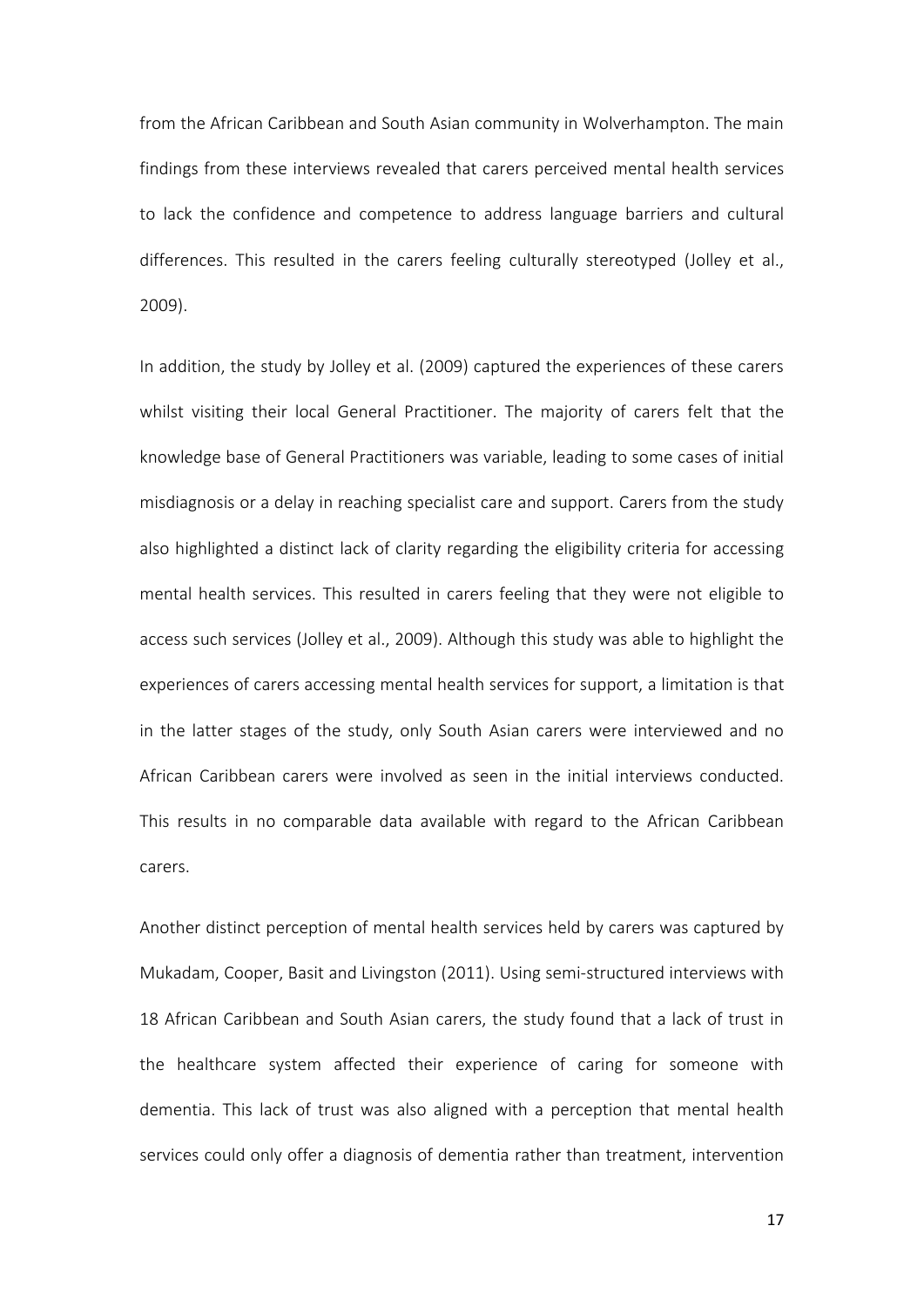or general support. For many carers, a diagnosis would not change their circumstances and therefore, was not perceived as useful (Mukadam, Cooper, Basit, & Livingston, 2011).

## The impact of migration on the caring role

It is noteworthy that some carers from BME communities appear to have distinct perceptions of what existing mental health services can provide. For some carers, mental health services were experienced as untrustworthy, having variable knowledge of dementia and only able to provide a diagnosis and nothing further. An additional finding which developed throughout the present literature review was the impact of migration on the caring experiences of BME carers. Jutlla (2010) conducted 2-3 narrative interviews with 12 carers from a Sikh community in Wolverhampton about their experiences of caring for a family member with dementia. Utilising a grounded theory approach to analyse the narrative interviews, Jutlla (2010) found that the migration route of Sikh carers influenced their role. The study coined the process of migration as a "repositioning of existence" which occurs when someone migrates to another country and culture. The study suggests that when caring for a family member with dementia, BME carers experience a further episode of "repositioning of existence" which may manifest itself in adopting new responsibilities and also a role repositioning from a husband or wife to that of a carer (Jutlla, 2010).

The study also found that carers who had migrated to the UK often held narratives of how support would be "back home". Referred to as "idealised narratives of situations and perceptions pre and post migration", carers would idealise their societies of origin in relation to the presence of an extensive family network and community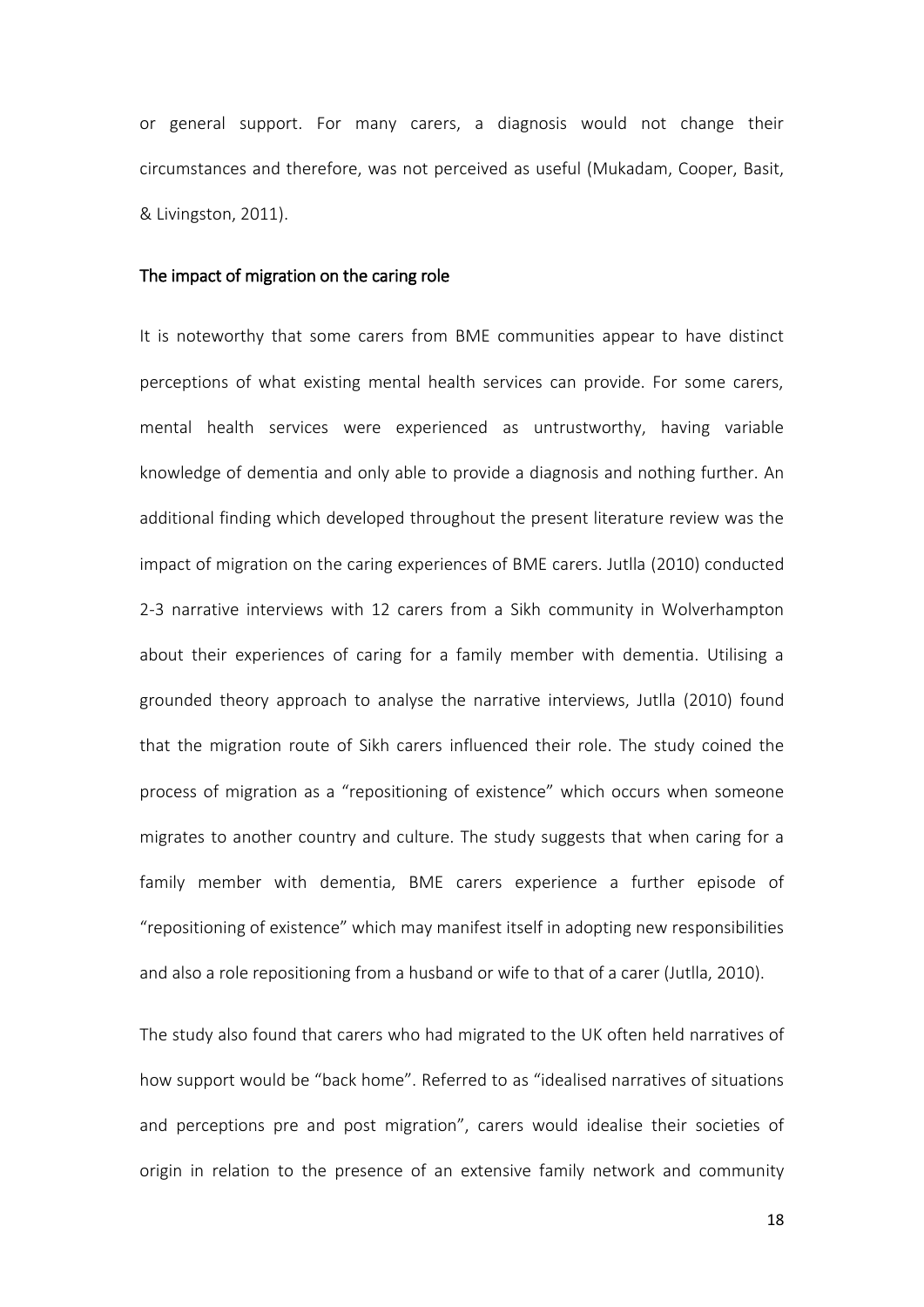support. Although the carers acknowledged the improved health and social support services available in the UK, they still expressed a desire for their caring role to be located in their country of origin (Jutlla, 2010).

A study by Jutlla and Moreland (2009) also identified the influence of migration on Sikh carers. Interviewing five Sikh carers of a family member with dementia from Wolverhampton, it was revealed that within the Sikh community, there was a range of different experiences of migration to the UK. The study revealed how different migration routes, age at which a person migrated, and the reason for the migration influenced their caring experience (Jutlla & Moreland, 2009).

Presenting the findings of only two out of five participants interviewed, the study by Jutlla and Moreland (2009) captured differences in migration experiences. One carer had only recently immigrated to the UK due to marrying a UK born Sikh male. For this carer, her experience was one of isolation and lack of support from the community around her and a huge contrast to the support available if providing care in India. This experience contrasted with that of a male carer who came to England in the 1960s and lived with other young men whilst seeking employment. During this time the carer learnt how to cook, clean, be self-sufficient, and it was these skills learnt when first immigrating to England which were then used when he began caring for his wife with dementia (Jutlla & Moreland, 2009).

This concept of migration influencing a carer's role is supported further by Botsford et al. (2011) who conducted 43 interviews with 13 carers from Greek Cypriot and African Caribbean communities in London. Using the term "shielding process", the author identified a concept of resilience held by the carers from a BME community. This was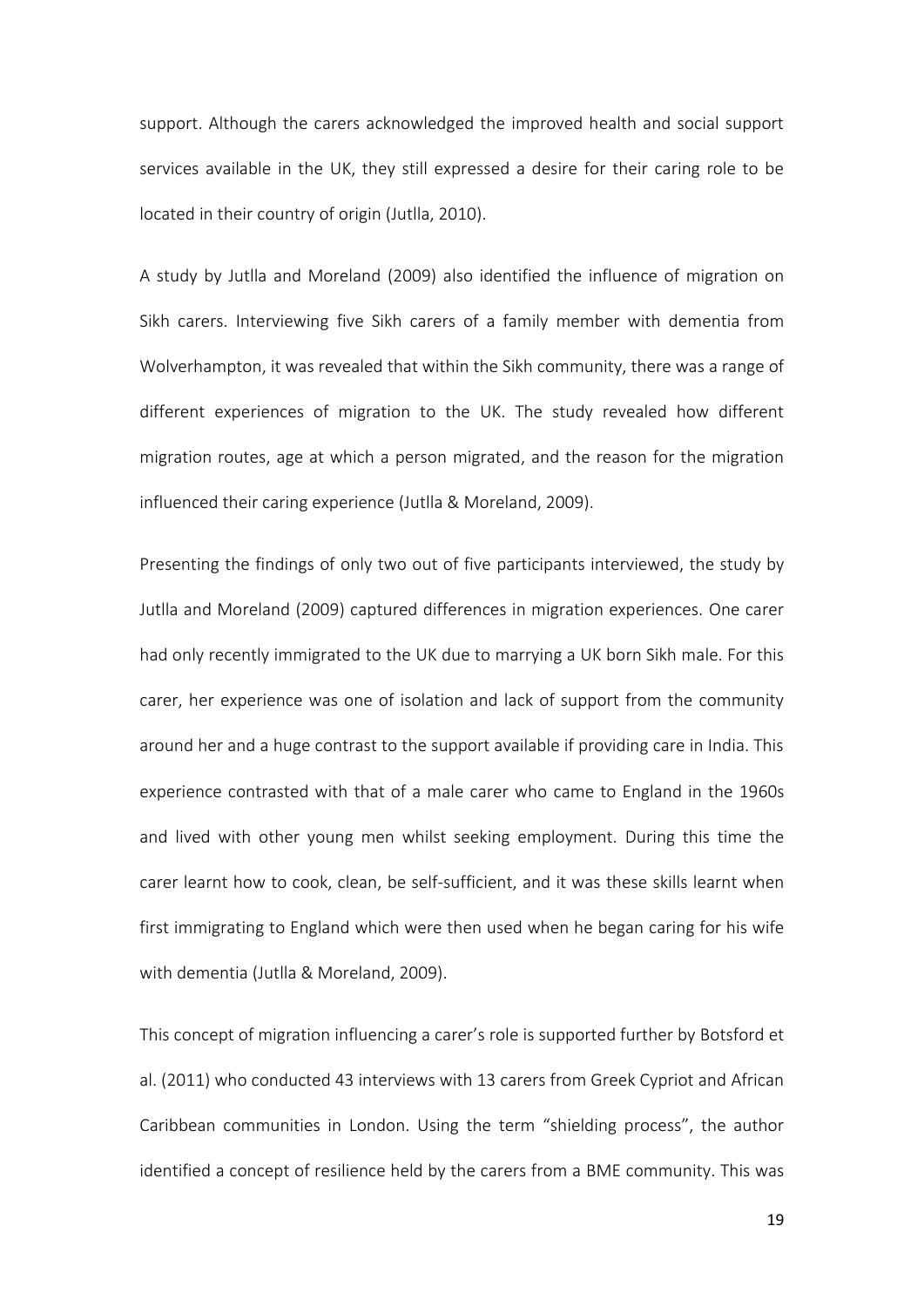believed to be due to the carer having to overcome important challenges and obstacles whilst settling into a new country of residene. Thus the carers had already developed ways of coping and possessed a number of resources to draw upon which came into play in their present situation of caring for a family member with dementia (Botsford et al., 2011).

These two studies (Jutlla, 2010; Jutlla & Moreland, 2009) have highlighted some very noteworthy findings with regard to the impact of migration on a carer's role. However, a limitation of the study by Jutlla and Moreland (2009) is the small sample size of Sikh carers which limits generalisability of results. Furthermore, by concentrating on only one BME community, the findings can only be related to members of the Sikh community who have in fact migrated. It is predicted that a number of carers from the Sikh community will not have migrated and may therefore have a very different experience of caring for a family member with dementia. In addition, for carers born in the UK, they may have little knowledge of the systems of support available in their ancestral country of origin.

#### Impact of stigma on a carer's role

The impact of stigma is a phenomenon that has been widely reported with regard to BME communities accessing mental health services (Taha & Cherti, 2005). The experience of stigma when caring for a family member with dementia was present in the findings of a study by Mackenzie (2006) who carried out semi-structured interviews with 18 carers from Eastern European and South Asian communities in a northern English city. Through thematic analysis of interviews, the author found that stigma was present in both cultures.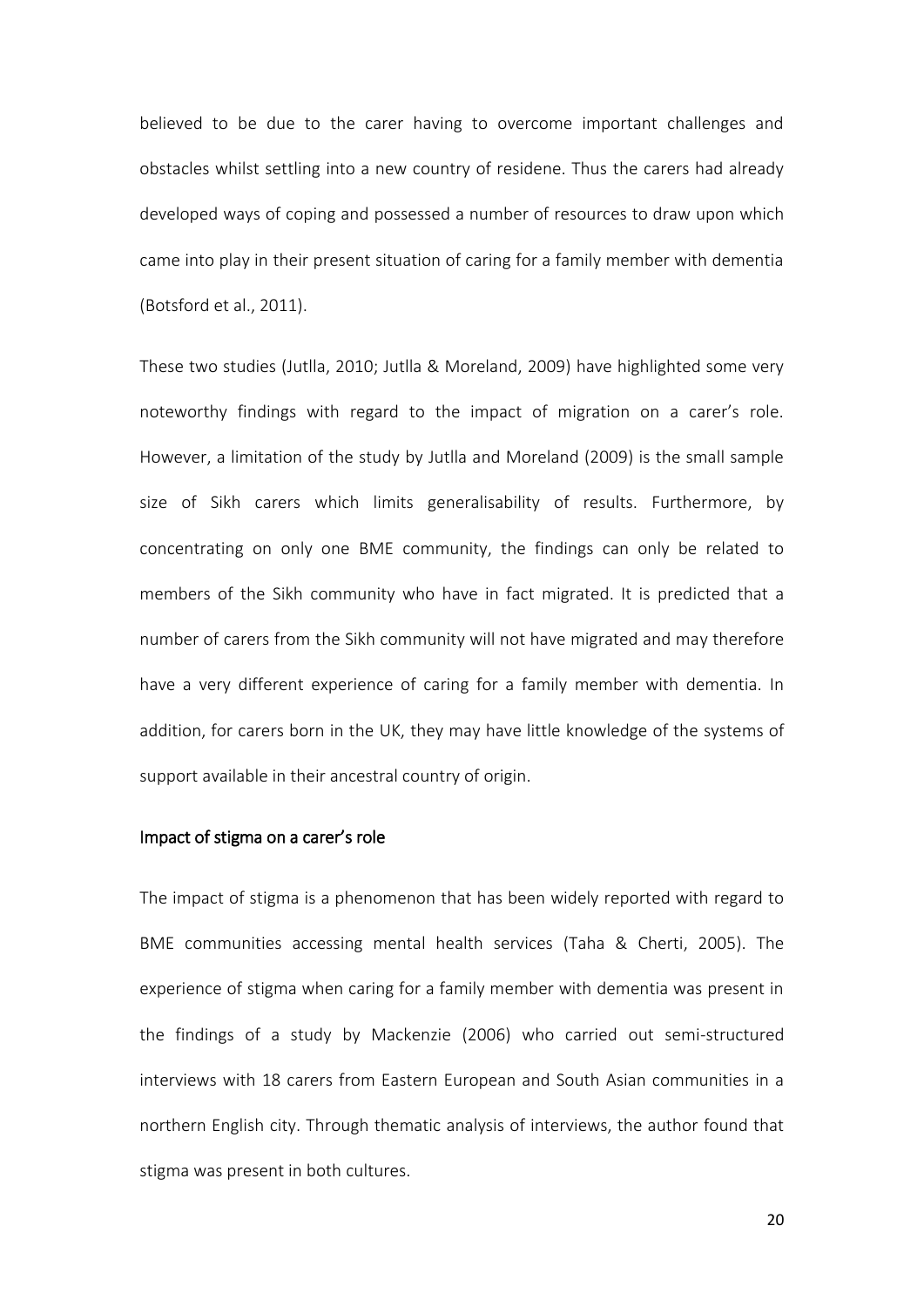East European carers, caring for a family member with dementia experienced stigma from within their own community. This led to a number of carers to not seek help from fellow members of their community and instead described "hiding" the person with dementia whilst beginning to sever ties with family and friends. This process of isolation was seen as an inevitable outcome in trying to limit stigma. Furthermore, this fear of stigma was also present in relation to other mental health problems (Mackenzie, 2006).

Remaining with this study, the construct of stigma was also encountered by carers from a South Asian background. South Asian carers viewed dementia as a mental health issue caused by spiritual influences. Such explanations imposed a level of stigma on the family and dementia sufferer, which led carers to act in a similar way to the Eastern European carers by concealing the person with dementia from the rest of the community.

A similar concept of stigma featured in the findings of Mukadam et al. (2011) who assessed why ethnic elder carers present later to dementia related health services. By interviewing 18 carers, it was found that stigma was a barrier to accessing support from mental health services only for BME carers. The fear of stigma was not present in White carers interviewed for the study (Mukadam et al., 2011).

Overall, the findings of Mackenzie (2006) highlight a fear of stigma that is found in other aspects of mental health experiences among BME communities (Knifton, Gervais, Newbigging, Quinn, Wilson, & Hutchinson, 2010). However, a limitation of Mackenzie's (2006) study is in relation to the sample. A lack of understanding of cultural differences between different sub groups of the South Asian population was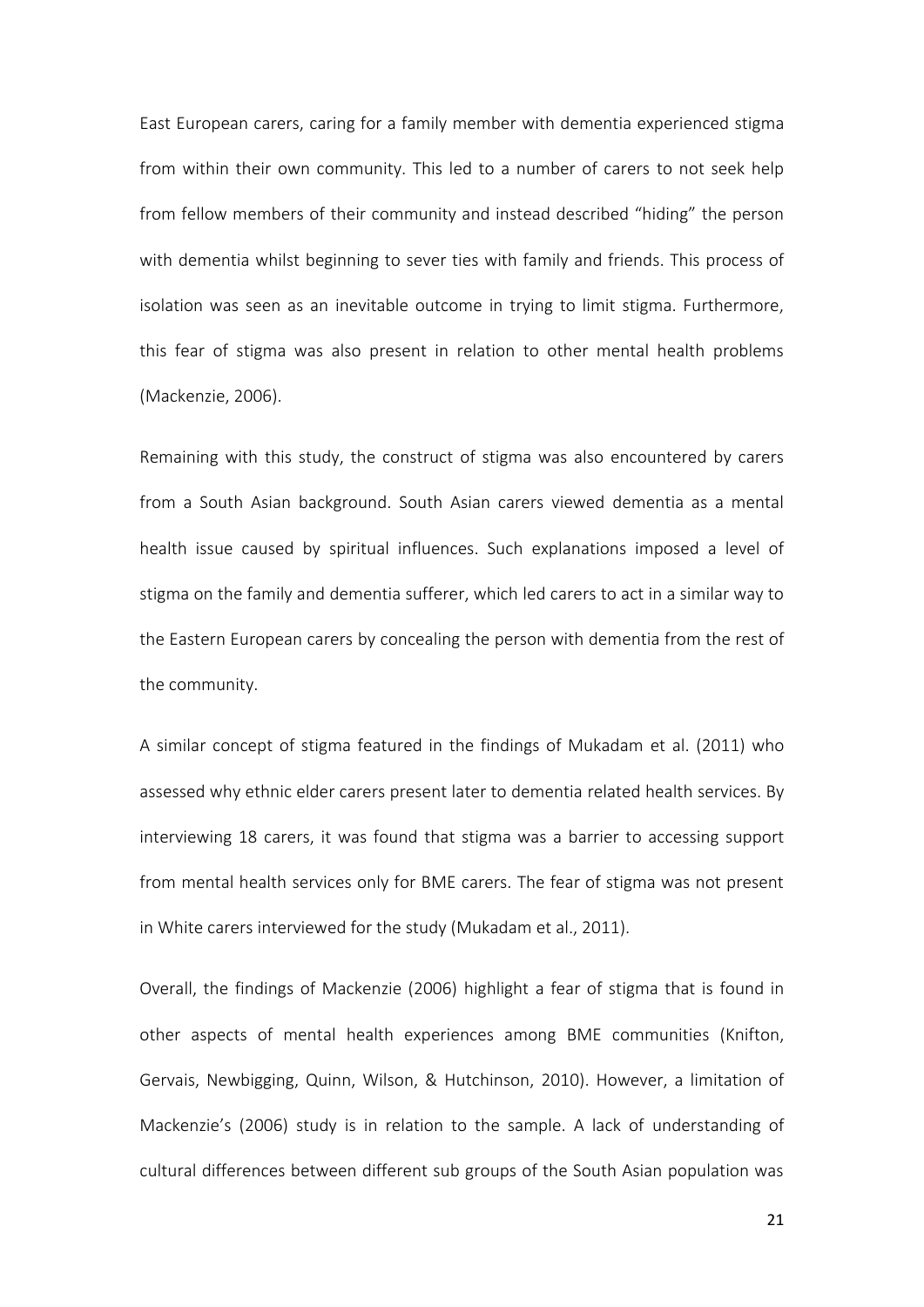found in this study. Taking into account culture specific beliefs, the study reports findings in relation to Pakistani carers viewing dementia as "evil spirits" and being a "curse" on their family. This phenomenon is very common in Pakistani cultures but not as prevalent in Sikh and Hindu cultures (Khalifa & Hardie, 2005). Therefore, this explanation for what they perceived to be the cause of dementia should have been limited to the experience of Pakistani carers rather than suggesting it has relevance for Sikh and Hindu carers as done in this study. This indicates the importance of knowledge and awareness of the various BME communities when research is conducted in the UK.

### Female responsibility

A final issue found throughout the articles reviewed was the responsibility of care provision falling predominantly on female carers from BME communities. For example, Jutlla and Moreland (2009) found that when providing care for someone with dementia in a Sikh household, there was an expectation for the daughter in-law to provide the care. These researchers found that this example added to the already high incidence rate of daughter in-laws remaining as "hidden" carers in Sikh families.

The presence of female care responsibility featured in a second study by Jutlla (2010), conducted with Sikh carers in Wolverhampton. Whilst assessing the impact of a carer's migration to the UK on their caring experience it was also found that females in particular held an existing care identity. This would suggest that females in particular, may already have been providing a caring role for the person with dementia. Furthermore, this was in contrast to male carers who exhibited a change of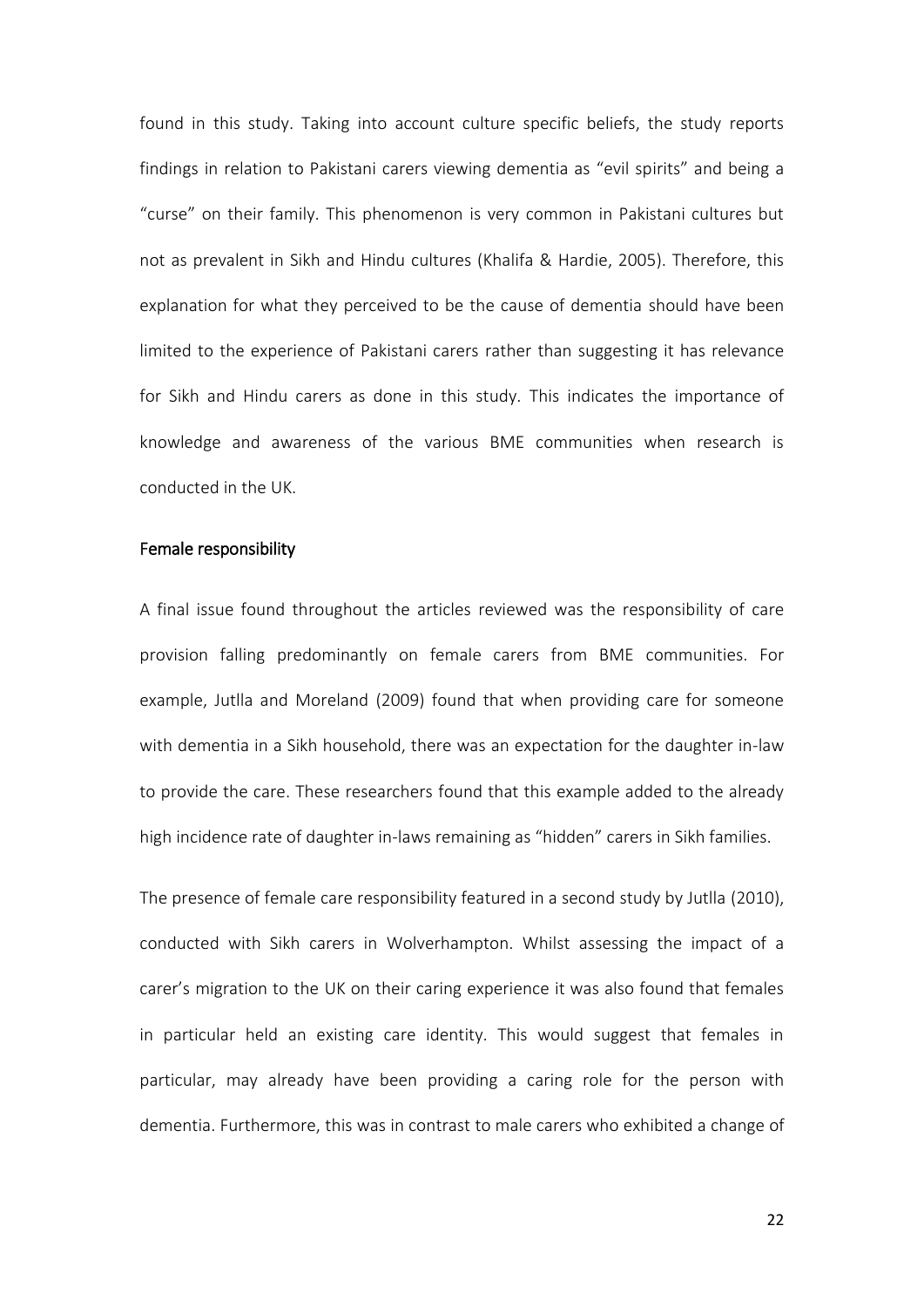their current identity into a caring role which they had not previously identified with (Jutlla, 2010).

A similar finding was present in a study by Adamson and Donovan (2005) who interviewed 21 African Caribbean and 15 South Asian carers of a family member with dementia. This grounded theory study found that female carers felt a stronger moral obligation to care than the male carers (Adamson & Donovan, 2005). In line with these findings, Botsford et al. (2011) identified an expectation that daughters would provide care for the person with dementia. This tendency was found to be more prominent in a Greek Cypriot community than in an African Caribbean community.

It is suggested that this is not an uncommon concept, with an increasing number of females caring for parents and parent in-laws in general (Hirst, 2001). These findings from Adamson and Donovan (2005) appear to relate to those of Botsford et al. (2011) and Jutlla (2010) in females holding an existing, moral obligation to care that may not be seen as much in male carers. However, what is unclear from the findings of these three studies, is whether this female care responsibility can be explained by gender differences, or is due to being part of a BME community.

# **Discussion**

The aim of the present review was to critically evaluate empirical evidence on the experiences, attitudes and needs of members of BME communities caring for a family member with dementia in the UK. The present review highlighted a number of complex and culture bound factors which characterised their experience of caring for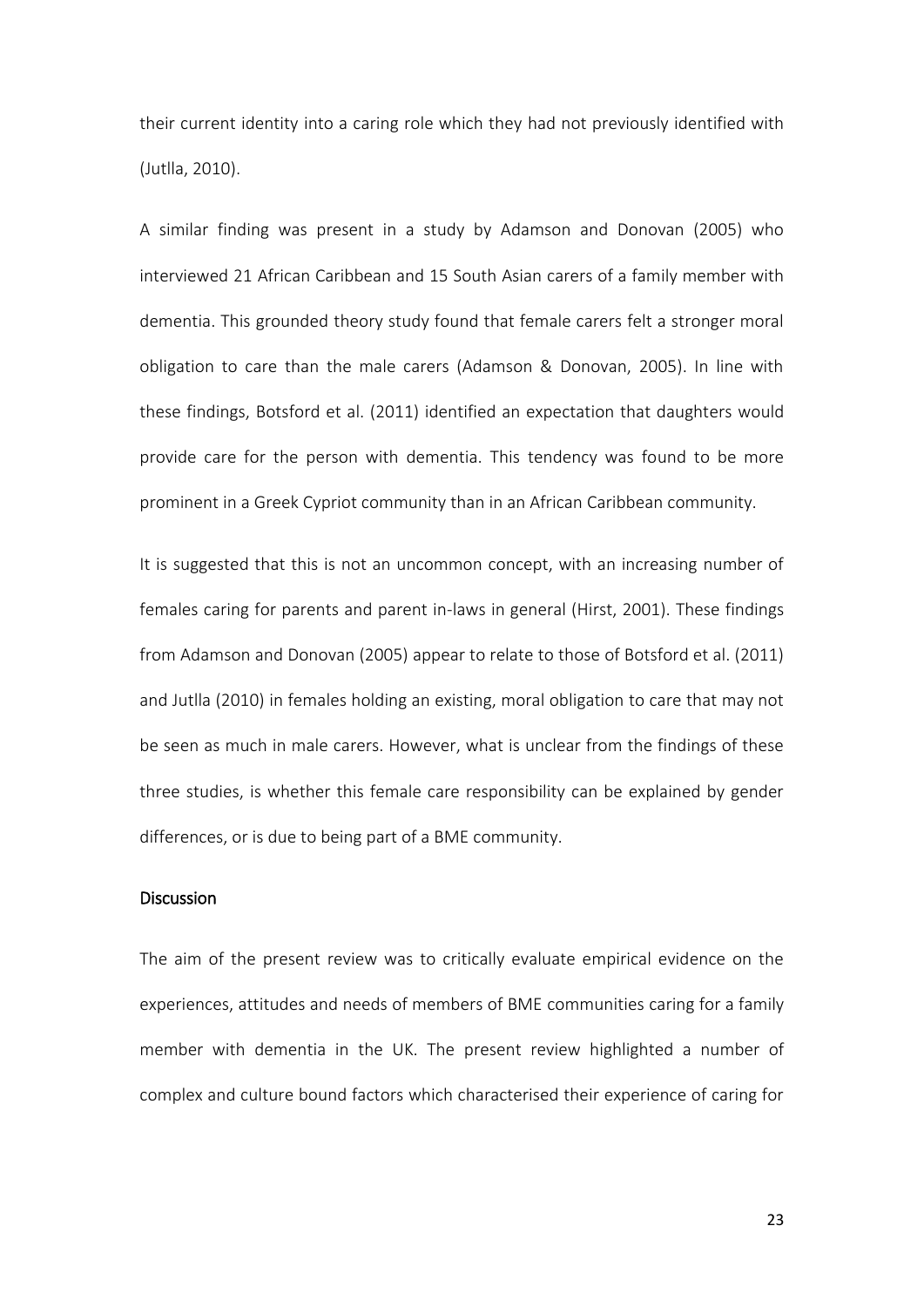a family member. These related factors were consistent findings across the majority of studies reviewed.

It was noted that the level of understanding of dementia impacted on the carers' experience. A number of carers viewed a decline in cognitive functioning as being a normal process of ageing. These findings are also consistent with a previous literature review by Milne and Chryssanthopoulou (2005) which identified that carers viewed symptoms of dementia as a normal process of ageing. This would imply that carers from BME communities continue to view the person they are supporting as presenting with symptoms of old age and not as someone with a medical condition that they should seek support for.

The majority of articles reviewed here found that, for a number of BME carers, their role was seen as a natural progression in their life, and a way of repaying the care they had received previously from the family member with dementia. In relation to whether or not carers from BME communities are likely to access mental health services for support, this finding suggests that carers may not identify a need for support from mental health services. However, further larger scale research is needed to adequately test this hypothesis.

The current review has also highlighted the value held by family members of being able to care for a relative with dementia. Lawrence et al. (2008) describes this value as an, "obligation to provide the care themselves", with a number of family members feeling that placing their relative with dementia in a care home would cause them to encounter stigma amongst their community or a feeling of failure. The findings of Botsford et al. (2011) also support the premise that caring for a family member with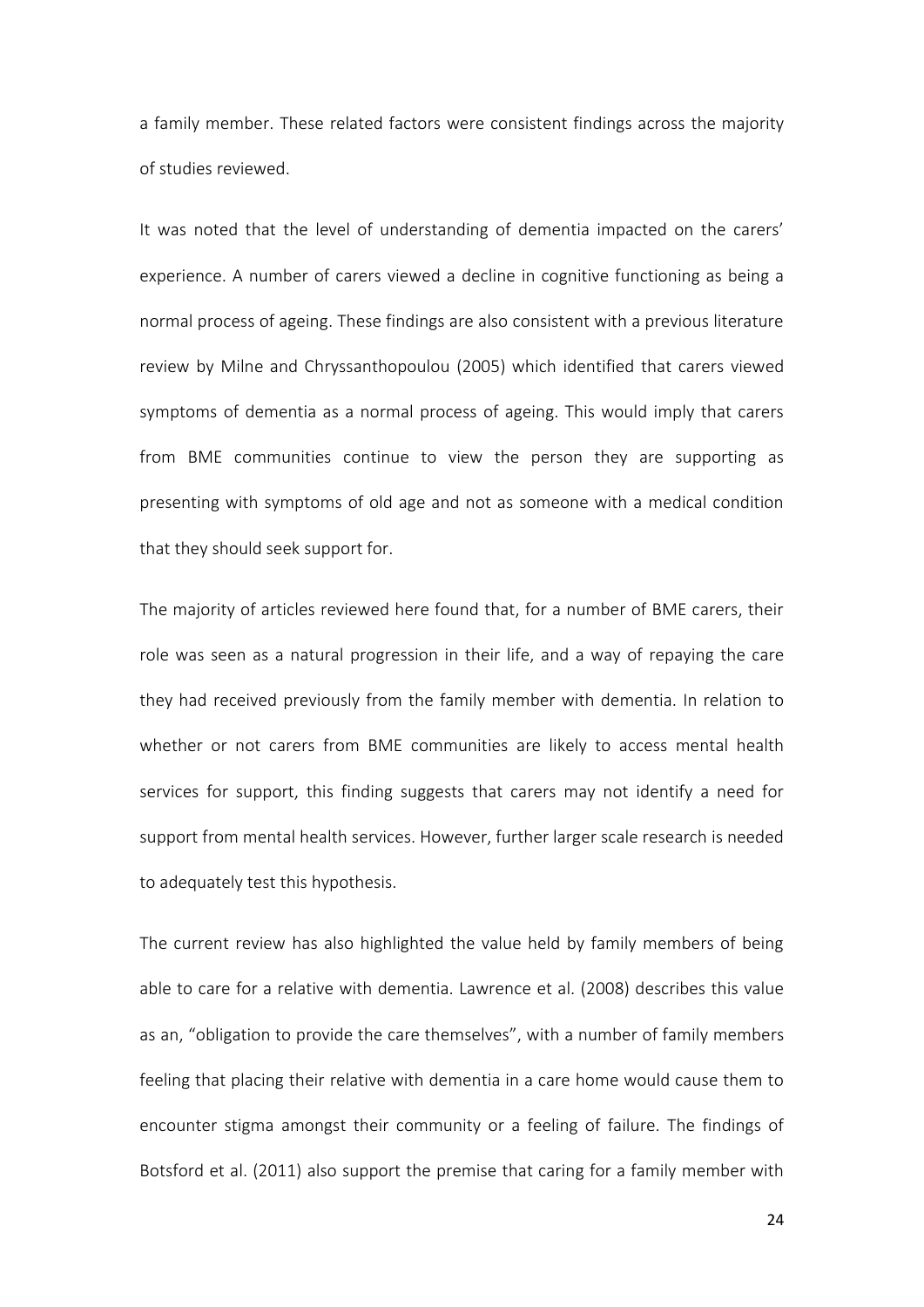dementia should be completed by the family members themselves in BME communities. Furthermore, these findings also support a previous literature review which found that family members from BME communities in the UK, providing care for someone with dementia considered their role to be part of normal kinship responsibilities (Milne & Chryssanthopoulou, 2005).

In a similar vein, Mackenzie (2006), when interviewing carers of family members with dementia from an Eastern European community found that carers viewed, "keeping it in the family" as a very important value to adhere to. The participants placed particular value on familial responsibility to look after the person with dementia and that outside help was viewed as intrusive. This would suggest that mental health services could improve by offering a type of support for carers which enable the person with dementia to be supported at home. This may help to minimise the risk of carers feeling stigmatised by other community members, and would allow them to complete their familial obligation to care for an elder.

The present review has highlighted a construct present in several qualitative studies which describes how migration of carers from BME communities has an impact on their caring experience. Evidence from these studies indicates that carers who migrated to the UK held a strong sense of resilience. This attribute seemed to assist first generation carers to manage the role and responsibilities of being a carer for someone with dementia without accessing mental health services for support. This would imply that services would benefit from being aware of the migration route of carers from BME communities and consider how this would impact on their desire to access mental health services for support.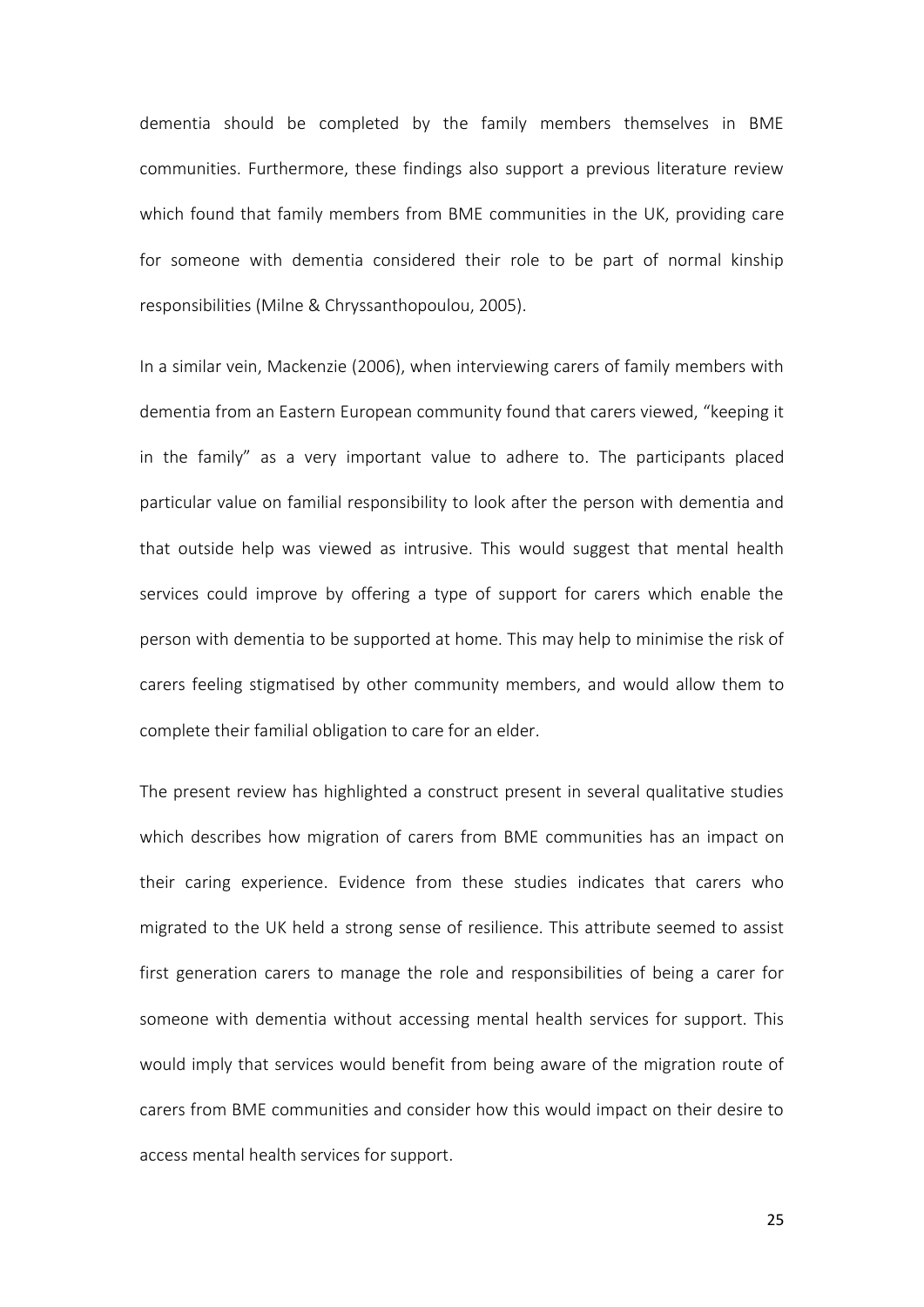Furthermore, the findings of Mackenzie (2006) were explicit in relation to the impact of stigma on a carer's experience. The fear of being stigmatised led carers to isolate not only themselves, but also the dementia sufferer. This could potentially lead to members of the community who are suffering and in need of specialist support from mental health services being isolated. This was not dissimilar to the finding by Milne and Chryssanthopoulou (2005) who found that carers felt stigmatised due to a family member having dementia. This would suggest that services need to consider providing education and psycho-education for BME communities on the nature of dementia as a lack of understanding appears to continue to cause carers to feel stigmatised from other members of their community.

The present literature review has highlighted a general tendency for female family members to be the principal providers of care for family members with dementia. This particularly related to the main carer being a wife, daughter or daughter in-law being expected to take responsibility for caring for a relative. For many BME communities, it was a cultural norm for female family members to adopt this role more typically than their male counterparts. In some instances, the studies revealed that this cultural norm was an extension of an already existing obligation held by the female family members.

The findings from the present literature review are also in line with a previous review by Milne and Chryssanthopoulou (2005) which identified a cultural role among females from Black and South Asian communities to provide the majority of care for someone with dementia. This would suggest that the majority of carers of someone with dementia from BME communities in the UK are likely to continue to be female.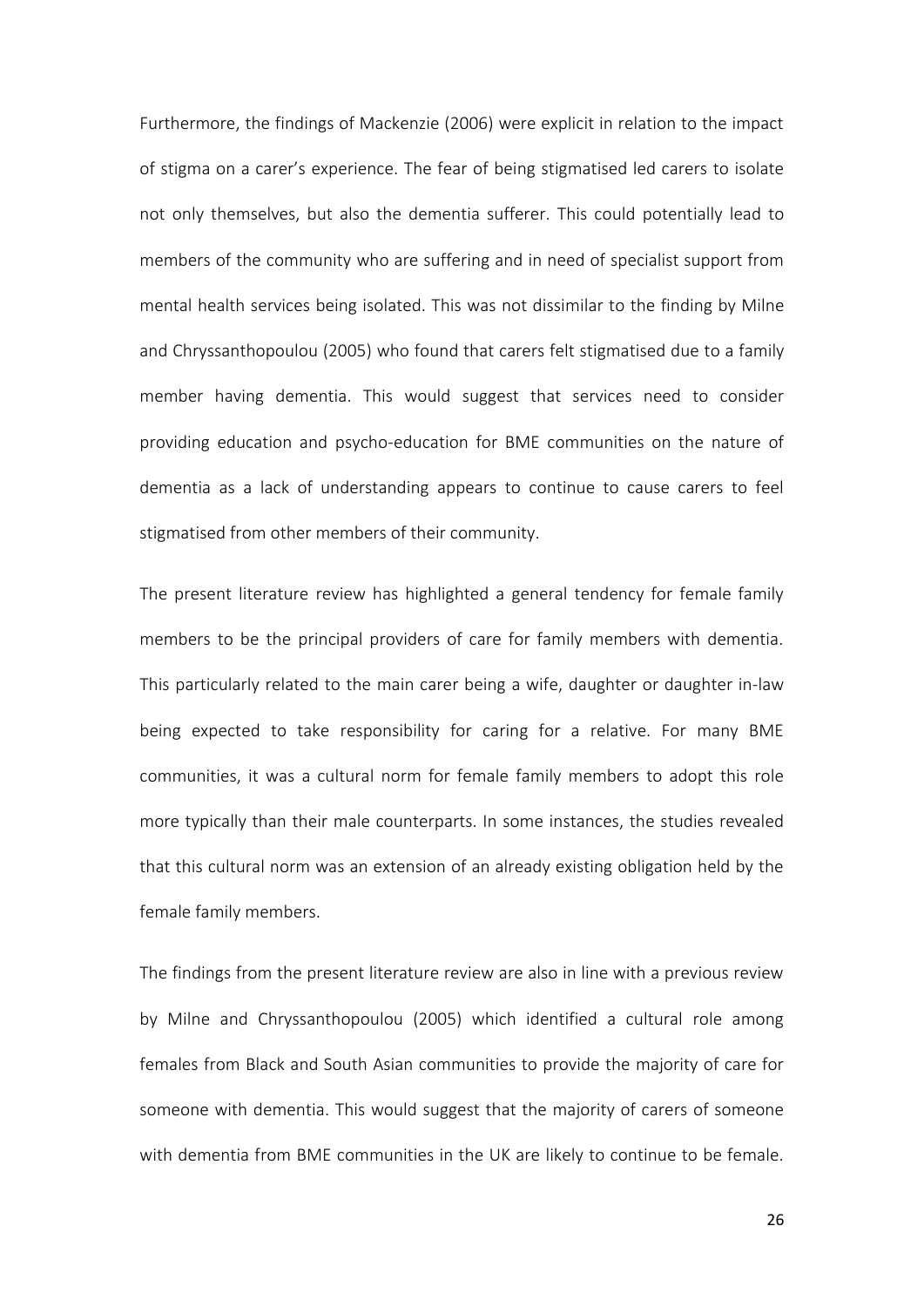Therefore, further qualitative research could usefully determine the extent to which mental health services are providing adequate support for female carers and whether this has implications for tailoring mental health services to support their needs.

## Limitations

The present review has identified a number of limitations of the existing evidence base. The first is the lack of male participants across most of the studies. The majority of existing published research provides an insight into the experience of how females cope with being a carer, which most likely represents the majority of carers for someone with dementia in BME communities. However, whilst bearing this in mind, we still lack an understanding of the male experience of caring in BME communities. Several of the studies reviewed here have acknowledged this limitation and recommend that further studies should assess the experience of male carers from BME communities. This is also a recommendation of the present literature review.

A specific limitation of the UK literature in this area is the pattern of the majority of participants being recruited from only one major city or different boroughs of London. Although this provides an insight into the experience of carers in these specific areas, it limits generalising findings to the wider UK. Considered together with the fact that the majority of research into this topic has, until now, relied on qualitative methodologies with small sample sizes, it is recommended that researchers should now start to build on the current evidence base with larger quantitative studies encompassing multiple sites in the UK, and including BME carers in more contexts.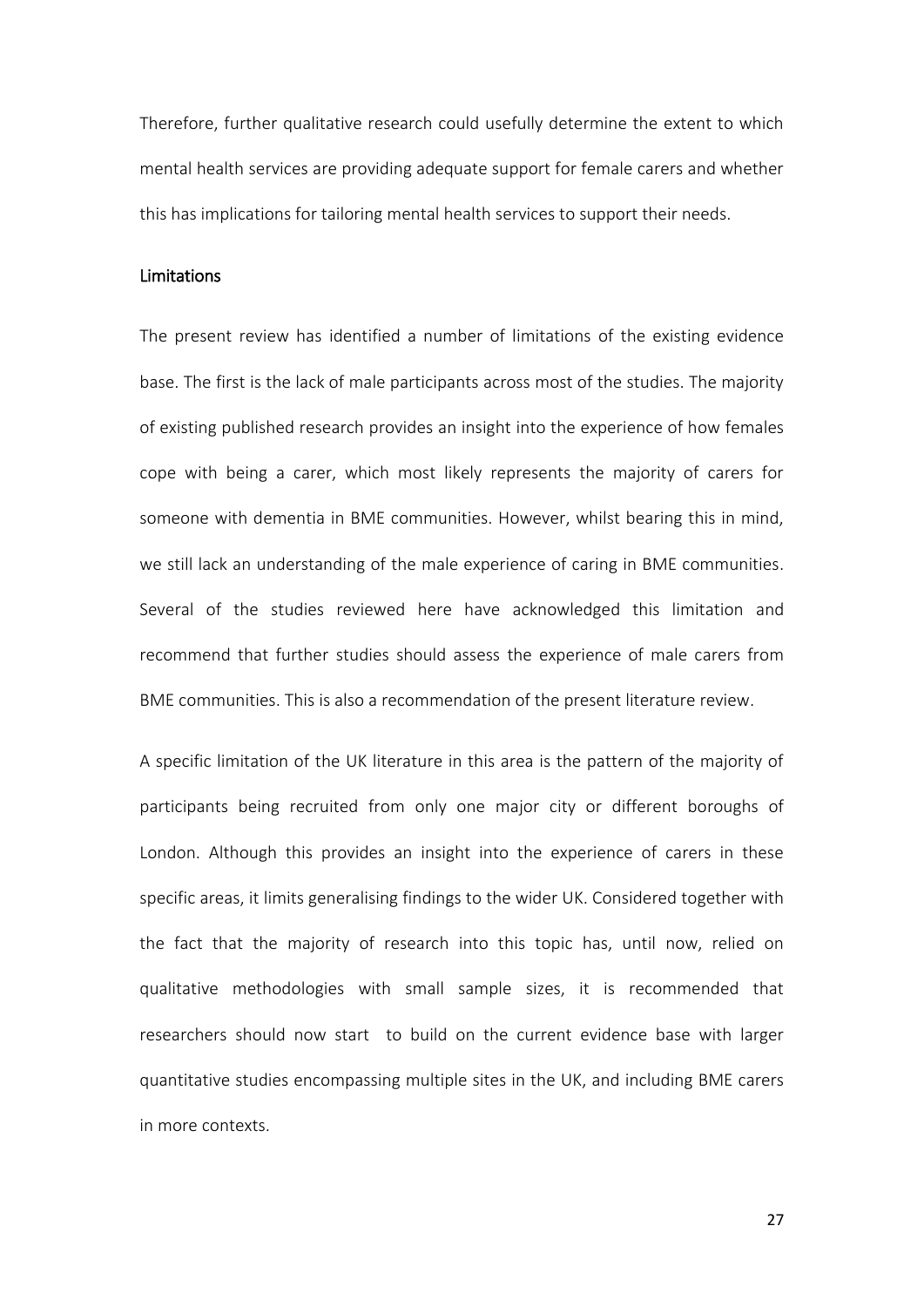A further limitation which has arisen from the present review is the number of ethnic sub communities which were grouped under the umbrella term of "South Asian". A number of studies presented their findings using the term "South Asian" to express the experiences of Pakistani, Sikh and Hindu carers (Adamson & Donovan, 2005; Mackenzie, 2006; Mukadam et al., 2011). Mackenzie (2006) for example, highlighted that Pakistani carers viewed their carer role as a means to gain 'blessings from god', whilst Sikh and Hindu carers described their role as 'repaying' the person with dementia for previous acts of kindness. These are two very different narratives underpinning why participants take on a caring role, and the author has grouped these practices as a "South Asian" experience.

This observation is reiterated by Jutlla and Moreland (2009) who emphasise how BME communities are not homogenous, and there are differences of experience when caring for someone with dementia between these communities. It appears that when studies have adopted this "South Asian" labelling approach they have not adequately captured the full range of experiences, attitudes and needs of individuals from BME sub communities.

Interestingly, this limitation identified in the current literature review was also identified in a previous review by Milne and Chryssanthopoulou (2005) who criticised research in this area for using terms which were not clearly defined, resulting in a reduced validity of UK research. From the findings of this present literature review, there appears to be a continued lack of rigour in using appropriate terms to describe BME communities with regard to their experiences, attitudes and needs when caring for someone with dementia.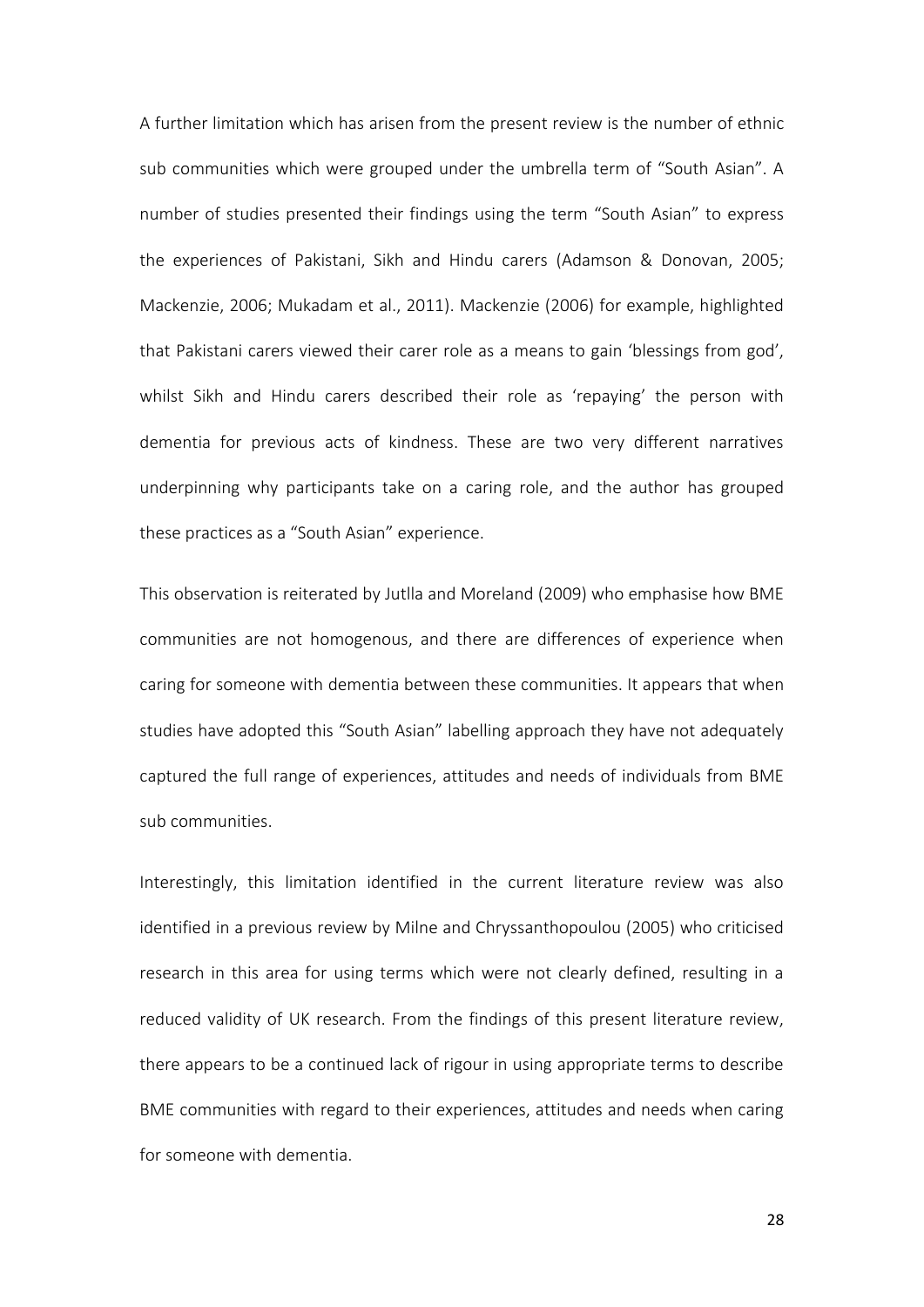Overall this limitation has huge bearings on our understanding of the experience of carers from a BME community. By grouping a number of ethnic communities together, the ability to compare and contrast caring experiences, and assess whether different BME communities have different needs for mental health services is lost. At present, it is only possible to compare and contrast the experiences, attitudes and needs between White, African Caribbean and "South Asian" carers.

## Implications for practice

Although the research has highlighted how carers from BME communities experience caring in different ways from a White British community, it is evident that within BME communities, there are differences in the experiences, attitudes and needs when caring for a family member with dementia. This has been evident when comparing the experiences, attitudes and needs of Greek Cypriot with African Caribbean carers and also when comparing Eastern European carers to those from a South Asian background (Botsford et al., 2011; Mackenzie, 2006).

In addition to this, Lawrence et al. (2008) also found that African Caribbean carers who were born in the UK (second or third generation) held less traditional views of caring for an elder than first-generation African Caribbean carers (Lawrence et al., 2008). These findings have significant implications for mental health services. It means that services need to be aware of these cultural and generational differences and tailor their services to accommodate the individualistic nature of BME communities in the UK.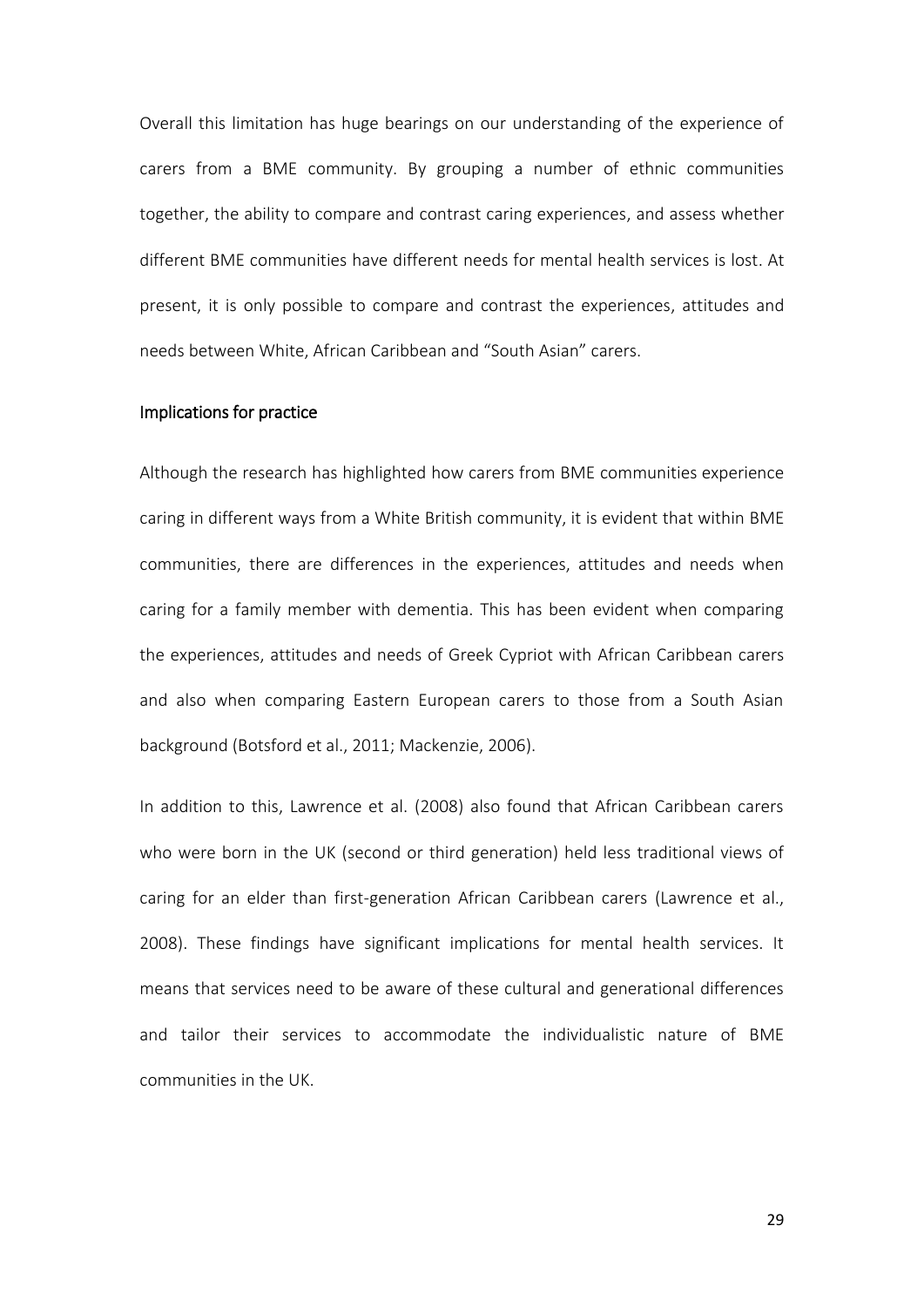With regard to changing immigration patterns in the UK, it would be predicted that mental health services will come into contact with carers from a wider range of BME communities in the future who will have their own individual perceptions and experiences of caring for a family member with dementia. Therefore, it would be essential for mental health services to be able to provide a meaningful, flexible and accessible service to these carers.

The findings from this present review have also found how many carers from BME communities viewed their role as an extension of an existing responsibility to provide support for their family member with dementia. This would imply that carers from BME communities may be at risk of carer burden or stress when providing for this family member without assistance from formal care services. Therefore it is important that mental health services are supporting carers from BME communities with their own mental health and ensuring that carers are not suffering from any specific mental health difficulties due to the impact of their carer role.

A lack of knowledge appears to be a common thread among the research collected which would imply that mental health services need to be aware of existing beliefs held by carers with regard to dementia. This was particularly pertinent in findings by Mackenzie (2006) where carers from a Pakistani background believed symptoms of dementia to be an "evil spirit" which had consumed their family member. These beliefs would greatly impact on the experience of being a carer and on their intent to access mental health services. Therefore, it would be advisable for mental health services to aim to increase this knowledge of what dementia is for family members and also be aware of cultural beliefs held by BME carers.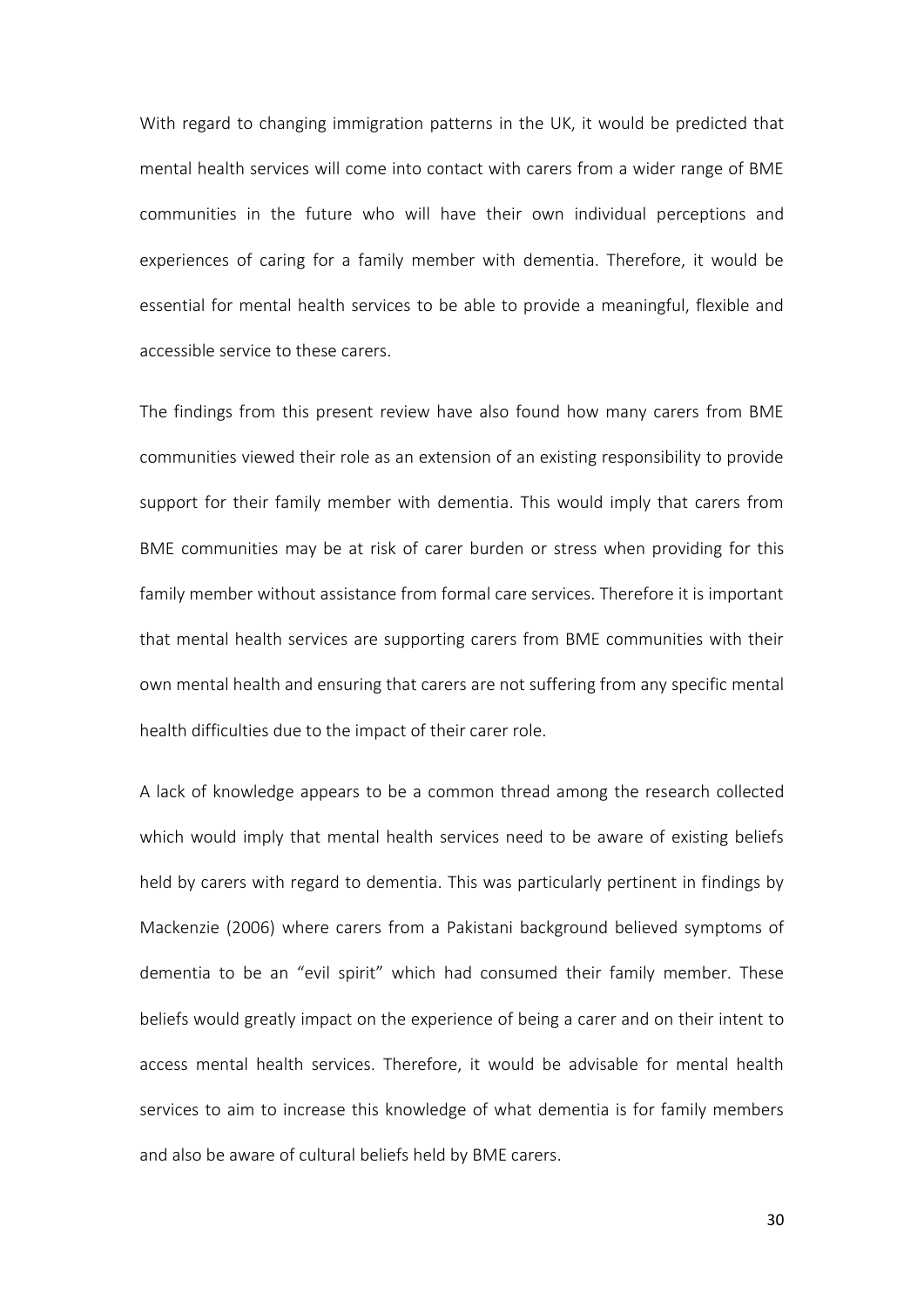However, it is also important to acknowledge how attempts to tailor mental health services to meet cultural needs can be misunderstood by members of a BME community. Rao (2006) raised the issue that service providers may lack confidence in producing specialist services in the worry of appearing racist or singling out a community. To limit this, perhaps mental health services would benefit from employing staff from a range of ethnic backgrounds with a number of language skills. This implication for practice was also found in a recent systematic review of innovative practice of mental health services for BME communities (Bhattacharyya & Benbow, 2012) which found that services were already beginning to employ more staff from communities of interest with similar cultural background and language characteristics.

If the employment of staff from a range of ethnic backgrounds could not be achieved, mental health services could also increase the knowledge of existing staff members in their service on the range of BME communities which exist in the UK through staff training. This would provide staff working in mental health services with the cultural awareness of certain BME communities and would assist them in understanding the cultural significance of being a carer for a family member with dementia within different cultures.

To further support this, a literature review by Jutlla (2013) found that existing mental health services could drastically improve their engagement with BME communities by providing an individualised care approach. The review proposed that this could be achieved by existing services increasing their understanding and the importance of life histories and migration; culture and community norms when caring for a family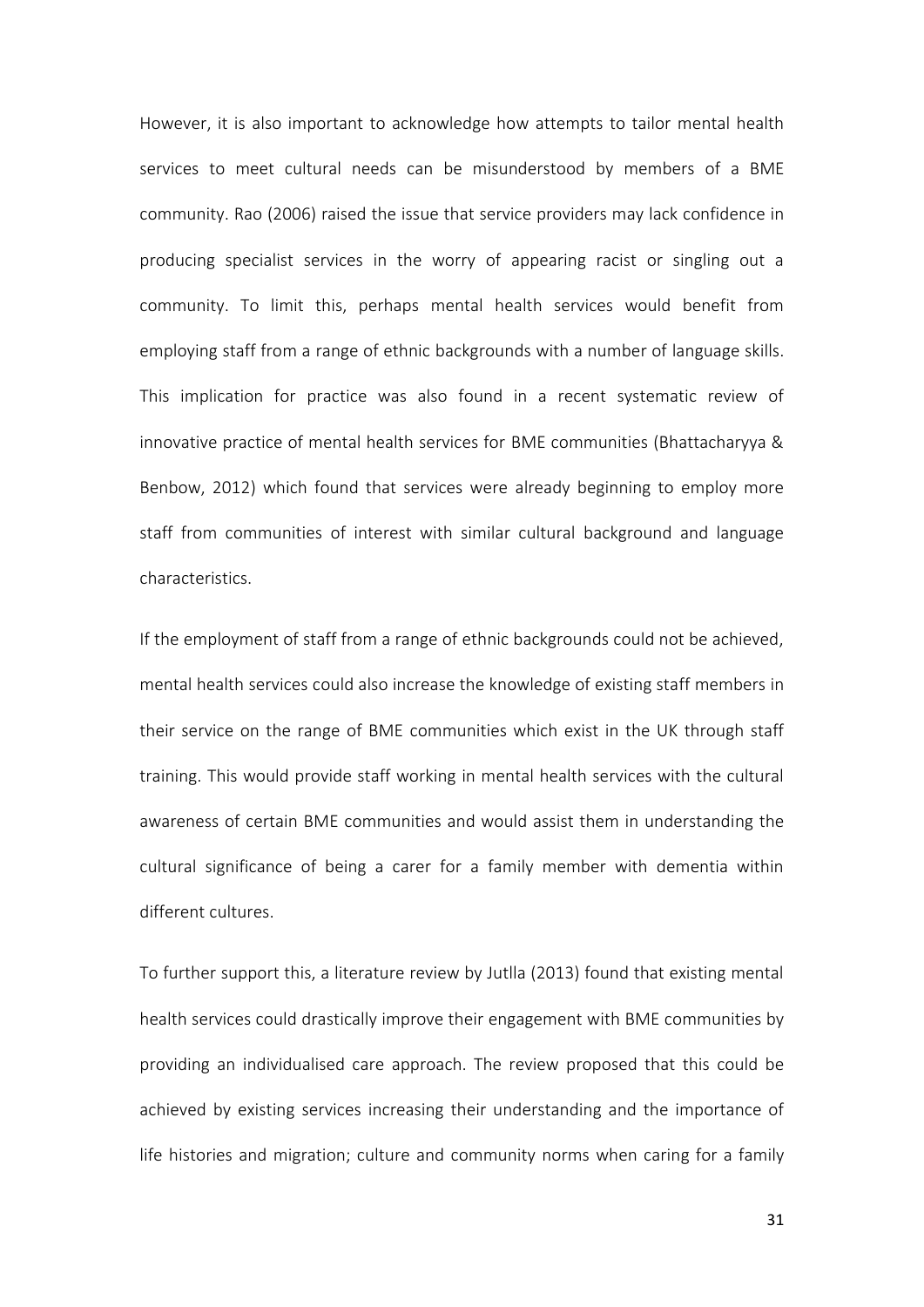member with dementia; raising awareness and tackling stigma; and making services culturally competent.

Finally, dementia related services may benefit from using initiatives adopted by other mental health services to increase the access and engagement of BME communities. Kaur, Jutlla, Moreland, and Read (2010) for example, found that the use of a "link nurse" which was a community psychiatric nurse, who spoke Punjabi and English, and understood the relevant cultural issues, helped people from BME communities to gain a better understanding of mental health, thus increasing their level of engagement in mental health services.

## Implications for future research

It is clear from this literature review that there are a number of complexities when carrying out research in relation to dementia and ethnicity. These include the complexity of carrying out research with BME groups who are reluctant to access mental health services for support and are still influenced by stigmatisation. Furthermore, this literature view has highlighted the feeling of shame carried by carers of someone living with dementia. These aspects would all impact on how readily carers from BME groups respond to taking part in research on their experiences of caring for someone living with dementia.

However, whilst taking into account the complexities of research in this area, the literature review has highlighted a number of implications for future research. One implication is that future research in this area should address a gap in the literature in terms of capturing the experiences, attitudes and needs of male carers from BME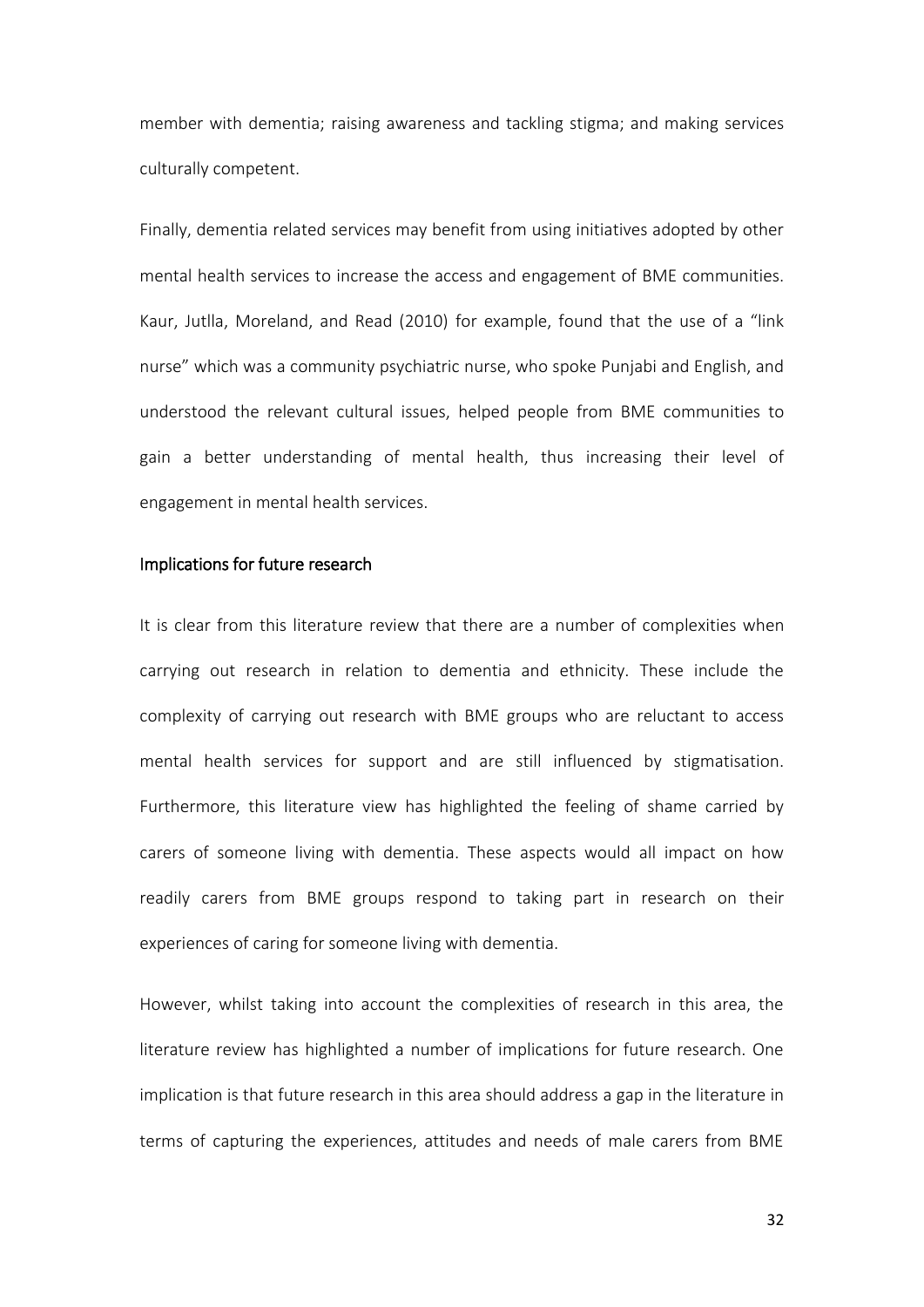communities. This would not only strengthen our knowledge of carers from BME communities in general, but would also add to the literature of how males experience being a carer for someone with dementia. Some of the studies in this present review have clearly identified how gender roles held in BME communities impact upon the experience of being a carer (Adamson & Donovan, 2005; Botsford et al., 2011; Jutlla, 2010).

Further research would also benefit from examining the experience of caring in a range of geographical locations across the UK. Although the research included in this article has provided an in-depth insight into one particular ethnic minority group in one specific location: widening the range of locations in which participants are recruited from would allow research to assess if there are any similarities or differences in carer experiences, attitudes and needs depending on geographical location. This is also supported by the findings of Jutlla (2013) and the All Party Parliamentary Group (2013) which recommend that further research should be carried out on the experiences of carer's of someone with dementia from BME communities to provide us with a better understanding of their support needs.

Whilst conducting this present literature review, it was evident that very little research has been conducted on the largest BME community in the UK; namely the Irish community. Research has found that there are a number of "hidden" dementia sufferers from Irish communities in the UK who are not accessing mental health services for support. This appeared to be caused by a reluctance to engage in services which are seen to ignore their distinct cultural needs and experiences (Tilki, Mulligan, Pratt, Halley, & Taylor, 2010).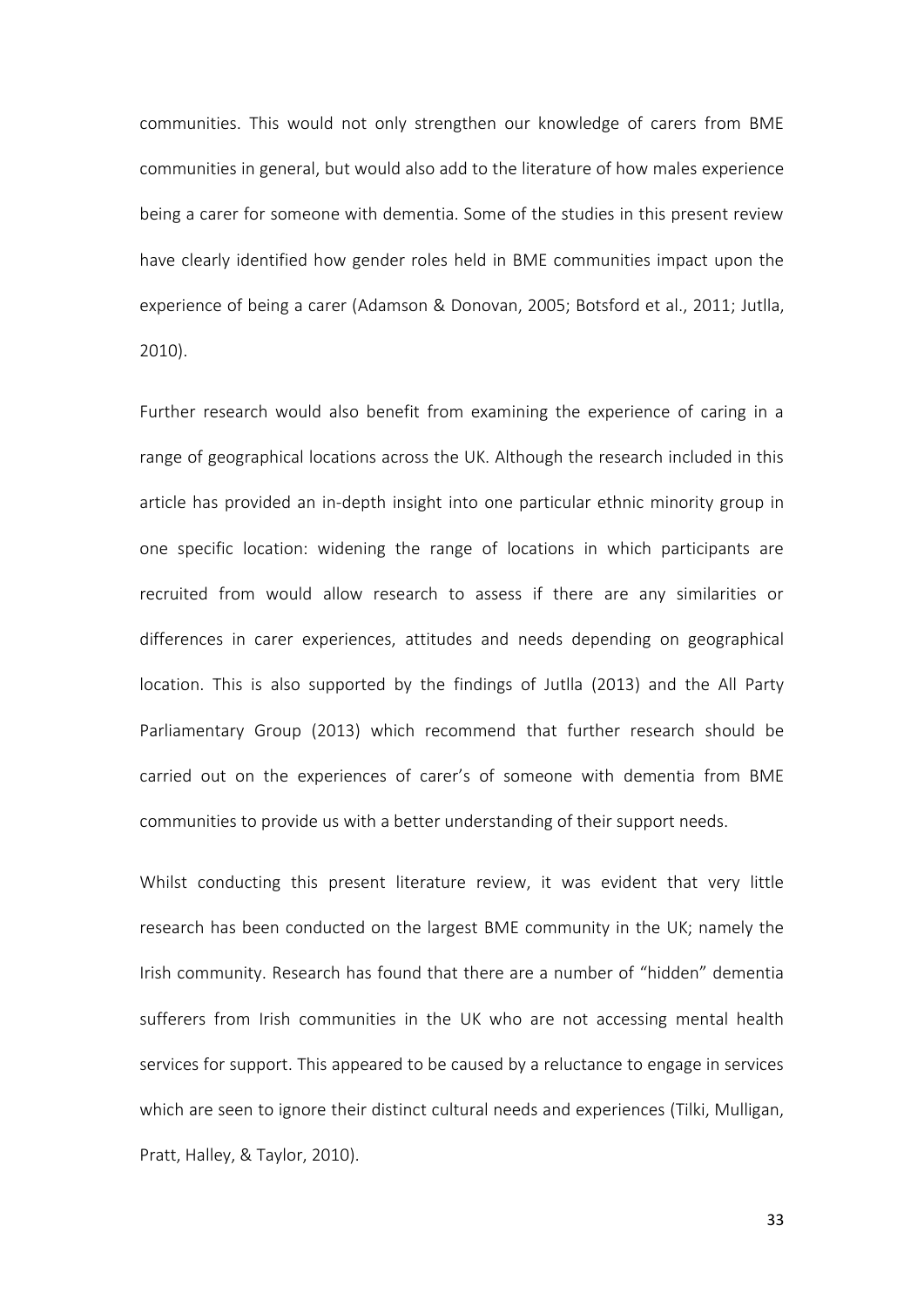This apparent reluctance to engage in existing mental health services may explain why so little research has taken place with this BME community. Therefore, future research should again aim to understand the experiences, attitudes and needs of this large and long established community to allow a broader understanding of the experience of caring for a family member with dementia among the variety of BME communities in the UK. This is also supported by evidence from the 2001 census which found that members of the Irish community have the highest proportion of elders among BME communities in England (Royal College of Psychiatrists, 2009).

# **Conclusion**

This paper reviewed the recent literature on the experiences, attitudes and needs of caring for someone with dementia in BME communities in the UK. The review found memory loss being viewed as a normal process of ageing among BME communities with the role of a carer being perceived as an extension of an existing responsibility. The review found that carers from BME communities were most likely to be female and that they held a poor understanding of what support services were able and what these services could provide.

The review also highlighted how a carer's migration to the UK affected their experience of caring for a family member with dementia. Furthermore, the review found that carers from BME communities continued to encounter stigma in relation to a family member living with dementia. This not only impacted on their carer experiences, but also impacted on their willingness to access formal mental health services for support.

## Funding

This research received no specific grant from any funding agency in the public, commercial, or not-for profit sectors.

# Declaration of conflicting interests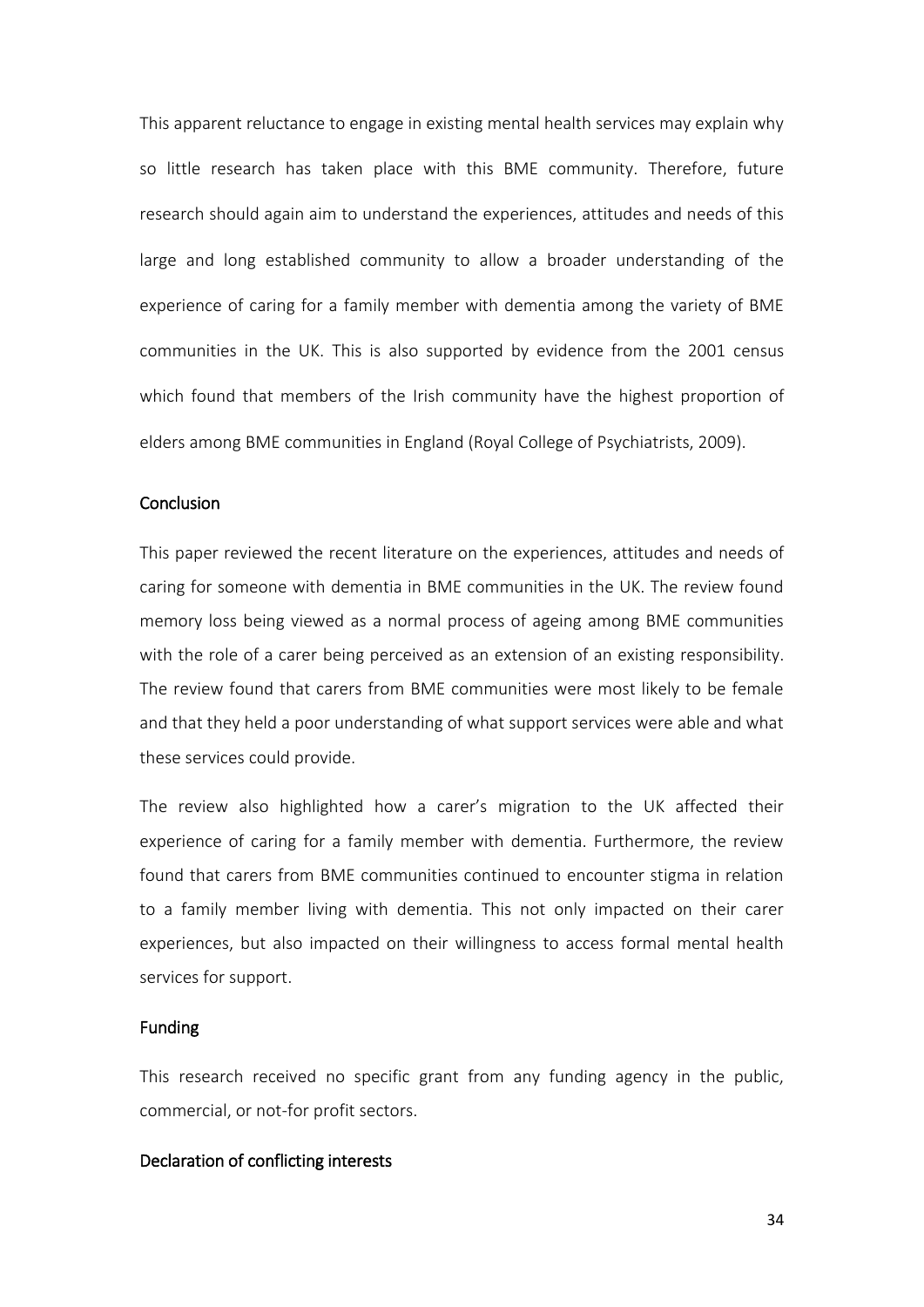None declared.

### References

Adamson, J., & Donovan, J. (2005). Normal disruption: South Asian and African/Caribbean relatives caring for an older family member in the UK. *Social Science & Medicine, 60*(1), 37-48.

All Party Parliamentary Group. (2013). *Dementia does not discriminate: The experiences of black, Asian and minority ethnic communities.* London: House of Commons.

Bhattacharyya, S., & Benbow, S. M. (2012). Mental health services for black and minority ethnic elders in the United Kingdom: A systematic review of innovative practice with service provision and policy implications. *International Psychogeriatrics, 25*, 359–373.

Botsford, J., Clarke, C., & Gibb, C. (2011). Dementia and relationships: experiences of partners in minority ethnic communities. *Journal of Advanced Nursing, 68*(10), 2207- 17.

Bridges, B. (1995). *Therapeutic Caregiving: A Practical Guide for Caregivers of Person's with Alzheimer's Disease and other Dementia Causing Diseases.* Washington DC: BJB. Department of Health, (2009). *Living well with dementia: a national dementia* 

*strategy.* London: Crown.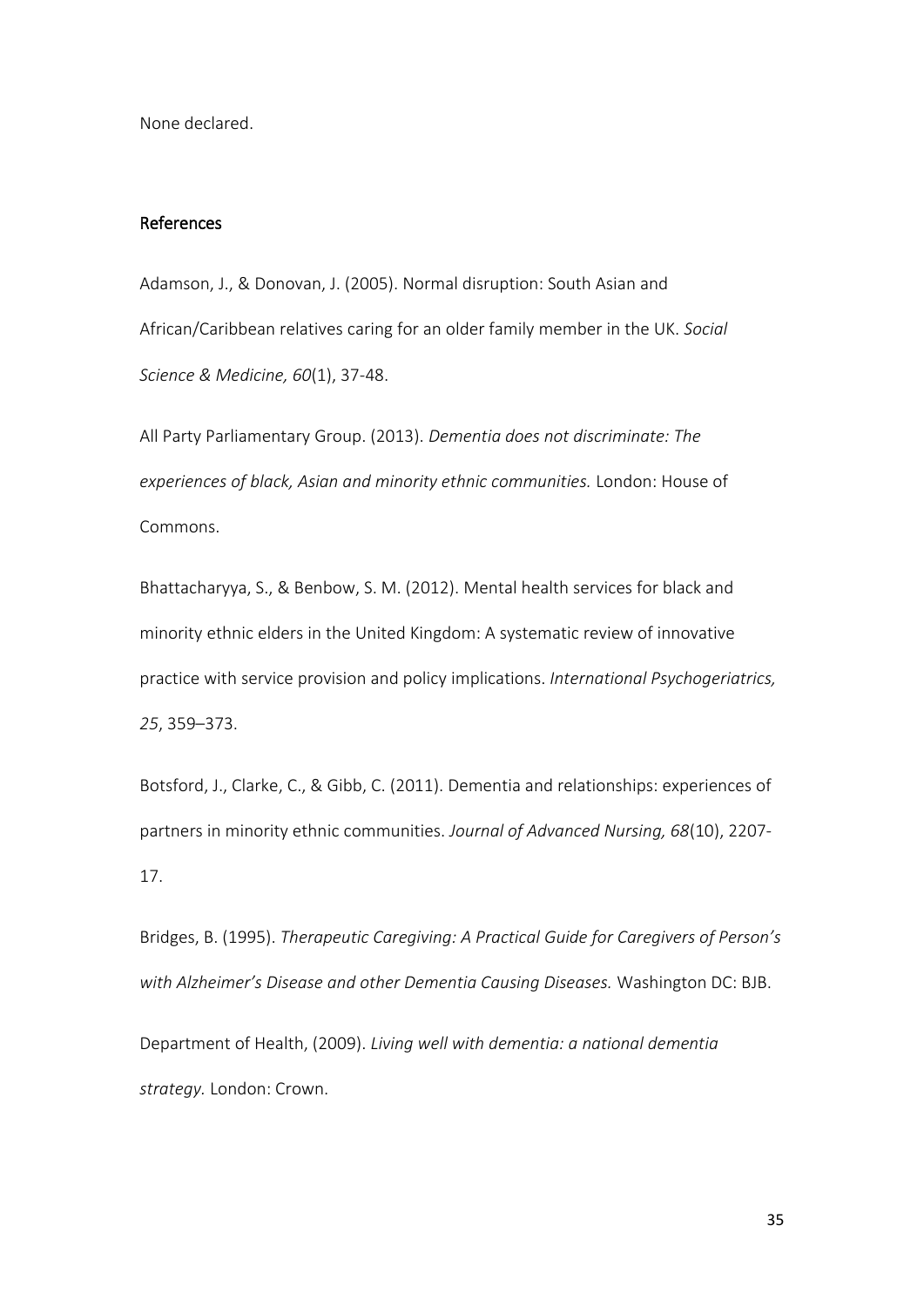Hirst, M. (2001). Trends in informal care in Great Britain during the 1990s. *Health and Social Care in the Community, 9*(6), 348-357.

Jolley, D., Moreland, N., Read, K., Kaur, H., Jutlla, K., & Clark, M (2009). The "Twice a Child" projects: learning about dementia and related disorders within the Black and minority ethnic population of an English city and improving relevant services. *Ethnicity and Inequalities in Health and Social Care, 2*(4), 5-9.

Jutlla, K. (2010). Migration and Asian communities; understanding migrant Sikh carers caring for an older person with dementia in Wolverhampton. *Generations Review, 20*(3).

Jutlla, K., & Moreland, N. (2009). The personalisation of dementia services and existential realities: understanding Sikh carers caring for an older person with dementia in Wolverhampton. *Journal of Ethnicity and Inequalities in Health and Social Care, 2*(4), 10‐21.

Kaur, H., Jutlla, K., Moreland, N., & Read, K. (2010). How a link nurse ensured equal treatment for people of Asian origin with dementia. *Nursing Times, 106*(24), 4‐9.

Khalifa, N., & Hardie, T. (2005). Possession and jinn. *Journal of the Royal Society of Medicine, 98*(8), 351-353.

Knapp, M., & Prince, M. (2007). *Dementia UK (A report to the Alzheimer's Society on the prevalence and economic cost of dementia in the UK produced by King's College London and London School of Economics)*. London: Alzheimer's Society.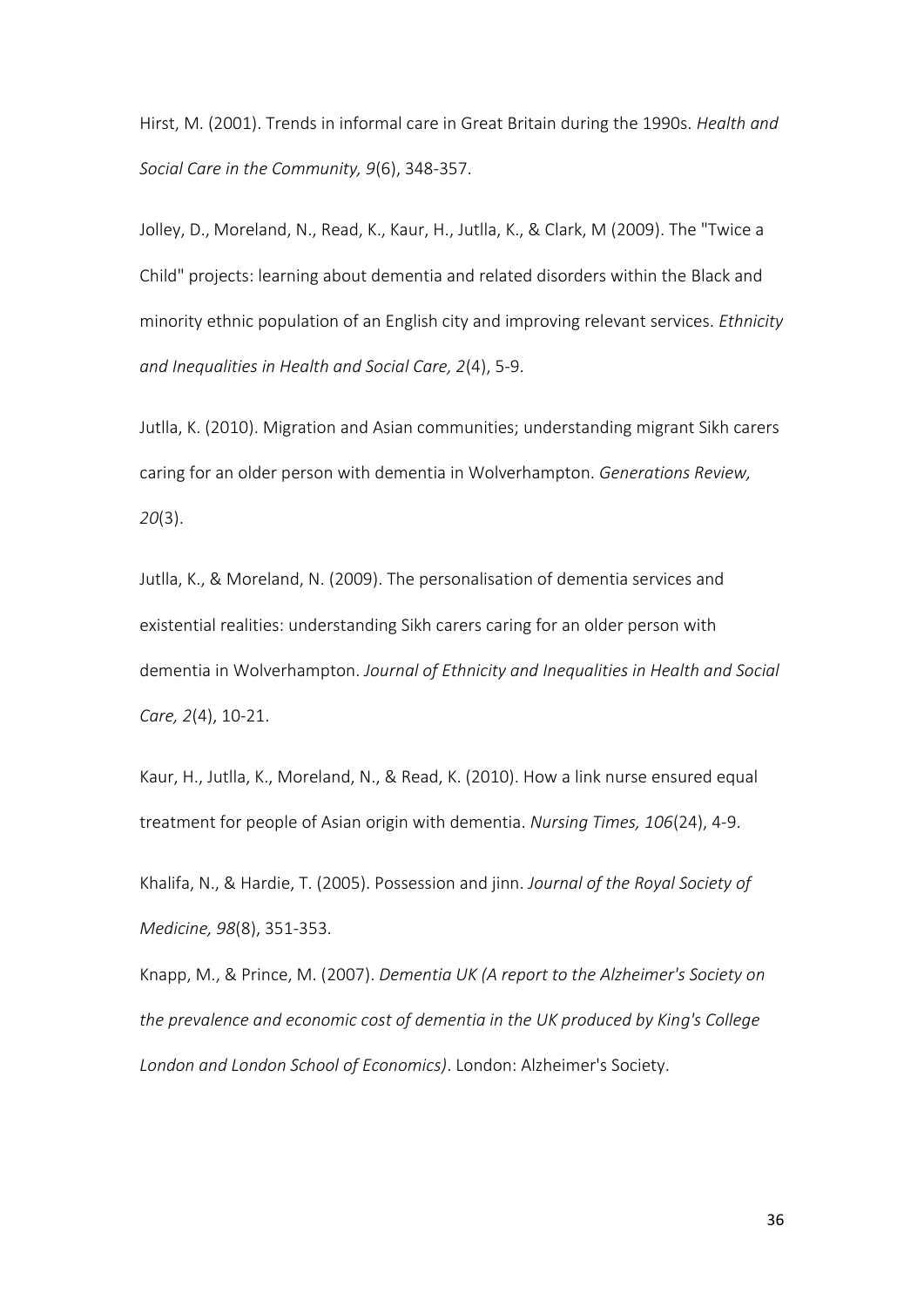Knifton, L., Gervais, M., Newbigging, K., Quinn, N., Wilson, N., & Hutchinson, E. (2010). Community conversation: addressing mental health stigma with ethnic minority communities. *Social Psychiatry and Psychiatric Epidemiology, 45*(4), 497-504.

Lawrence, V., Murray, J., Samsi, K., & Banerjee, S. (2008). Attitudes and support needs of Black Caribbean, South Asian and White British carers of people with dementia in the UK. *British Journal of Psychiatry, 192*(9), 240-246.

Lievesley, N. (2010). *The future ageing of the ethnic minority population of England and Wales*. London: Runnymede Trust.

Livingston, G., Leavey, G., Kitchen, G., Manela, M., Sembhi, S., & Katona, C. (2001). Mental health of migrant elders – the Islington study. *British Journal of Psychiatry*, *179*(4), 361-366.

Luengo-Fernandez, R., Leal, J., & Gray, A. (2010). *Dementia 2010: The economic burden of dementia and associated research funding in the United Kingdom.* Oxford: Alzheimer's Research Trust.

Mackenzie, J. (2006). Stigma and dementia − East European and South Asian family carers negotiating stigma in the UK. *Dementia: The International Journal of Social Research and Practice, 5*(2), 233-248.

Mukadam, N., Cooper, C., Basit, B., & Livingston, G. (2011). Why do ethnic elders present later to UK dementia services? A qualitative study. *International Psychogeriatrics, 23*(7), 1070-1077.